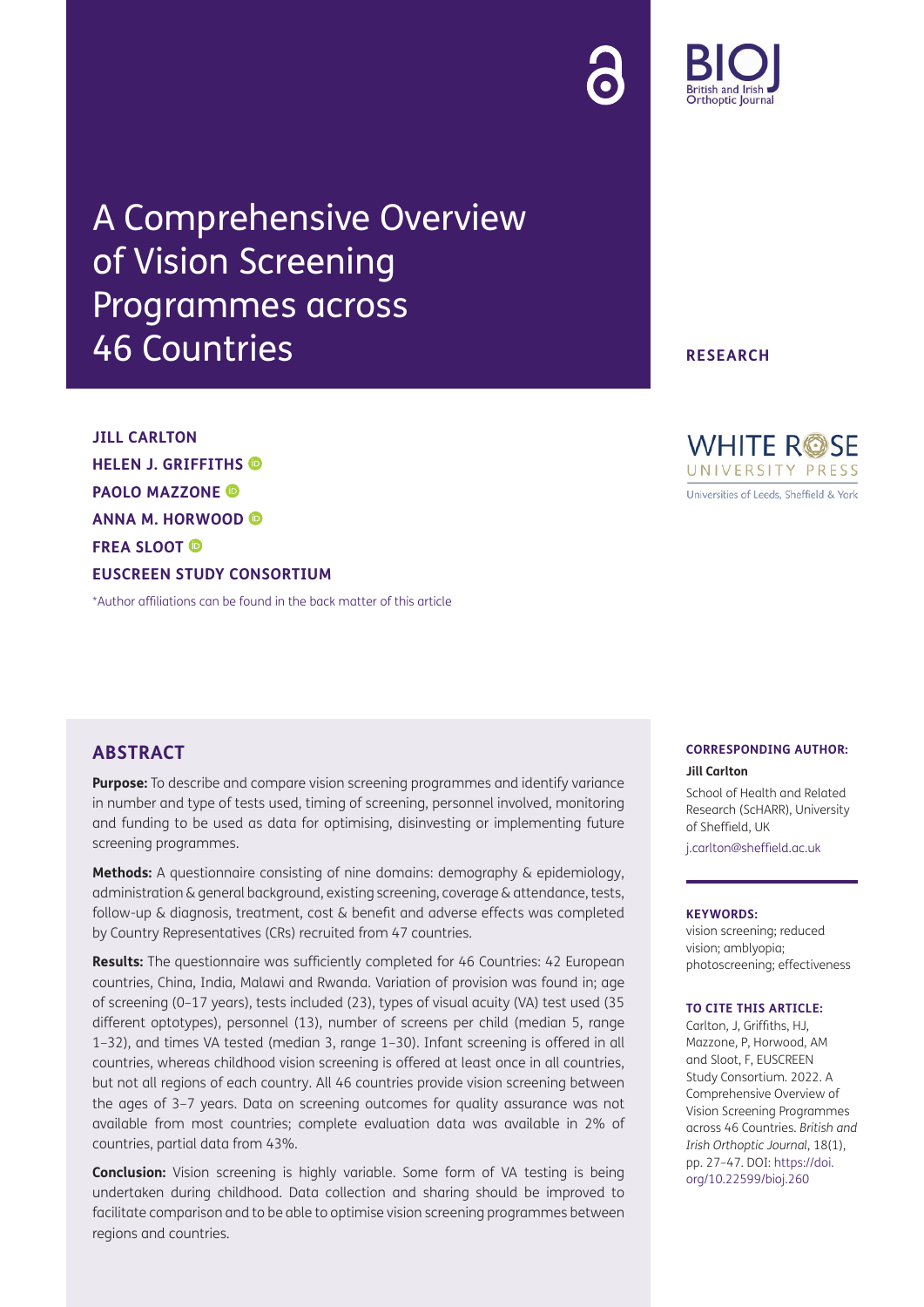## **INTRODUCTION**

Screening is defined for the World Health Organisation (WHO) as 'the presumptive identification of unrecognised disease or defect by the application of tests, examinations, or other procedures which can be applied rapidly. Screening tests sort out apparently well persons who probably have a disease from those who probably do not' [\(Wilson & Junger,](#page-19-0) [1968;](#page-19-0) [WHO, 2020\)](#page-19-1). WHO criteria for an effective screening programme have been clearly outlined and supported for many decades ([Wilson and Jungner, 1968\)](#page-19-0). In a relatively recent review for the WHO, Andermann et al. (2008) found the Wilson and Jungner [\(1968](#page-19-0)) criteria to have stood the test of time, suggesting only minor modifications for emerging techniques and modern practices in medicine. The criteria are applied to include the entire process, including defining the test and referral criteria to identify the target condition, identifying the appropriate eligible population, ensuring access to effective treatment for individuals diagnosed with disease and monitoring the outcomes of the screening. Without this level of scrutiny, the most effective screening outcomes and use of limited resources cannot be achieved. Healthcare systems are facing increased demands (Burström, 2009; [Hosseini, 2020](#page-19-2)), with increasing life expectancy and population growth contributing to stretched resources. It is therefore important to examine both existing and proposed interventions to ensure that they are not only clinically effective, but also cost-effective [\(Public Health England, 2015](#page-19-3)).

Childhood vision screening is a public health intervention that exists in many countries across the world, although the content of the vision screening programmes has been shown to vary tremendously both between and within countries. In a preliminary inventory of vision screening of 35 European countries, Sloot et al. ([2015\)](#page-19-4) found that programmes varied greatly in terms of the age at which screening is conducted (3–7 years), optotype charts used, referral criteria and professionals conducting vision screening. This provides great difficulty for policy makers to decide which vision screening programme to implement in countries where none exist or when reviewing current provision ([Wang at](#page-19-5) [al. 2019](#page-19-5); Limburg et al. 1994). It may also indicate that effective and efficient screening systems are lacking in some countries. For this reason, the EUSCREEN study aimed to evaluate and compare the cost-effectiveness of screening programmes to enhance practice. Detailed (validated) data could be used as input for a microsimulation model that could be used by countries to optimise their screening programme (Verkleij et al, 2021). The purpose of this paper is to report the results from an international survey of childhood vision screening programmes, specifically evaluating existing approaches to vision screening to better understand the variability across programmes. This paper considers aspects of vision screening including number and type of tests used, timing of screening, professionals involved, monitoring and funding as outlined in WHO guidance, in relation to current European and wider international provision.

## **MATERIALS AND METHODS**

The research followed the Tenets of the Declaration of Helsinki.

The Country-Committees Joint-Partnership of EUS€REEN Study Consortium was formed, an international collaboration of Country Representatives (CRs) with expertise and local knowledge in hearing, vision and general screening. This formed an international collaboration representing all countries associated with the Horizon 2020 programme (in 2014). Commencing January 2017, for each of these countries, CRs for vision screening were actively identified through screening organisations, publications on the subject in peer reviewed journals, national Ophthalmology and Orthoptic societies, existing professional contacts and through other CRs who had already registered. All CRs were contacted and recruited through e-mail, telephone calls and in-person during conferences.

#### **DEVELOPMENT OF THE QUESTIONNAIRE**

A questionnaire was developed to gather detailed information on general paediatric, vision and hearing screening programmes. The authors, with input from vision and screening experts currently practicing across several European countries, formulated, revised and agreed on 126 questions on vision screening. An additional 191 questions were formulated on hearing screening and 82 questions on general screening. The questionnaire consisted of nine domains containing information relating to: demography and epidemiology, administration and general background of the screening programme(s), existing screening systems, coverage and attendance, screening tests, follow-up and diagnostics, treatment availability, outcomes of screening and costs.

Three types of questions were used: open-ended, multiple-choice and yes-no questions. Most of the questions were followed by a sub-question about the source of the information provided. A respondent could choose between (a) Data unavailable, (b) I don't know, (c) Rough estimate, (d) Real estimate from calculation, or (e) Actual data. The questionnaire then asked for the name and date of the data source if indicated.

#### **DATA COLLECTION AND VALIDATION**

The questionnaire was distributed on a web-based platform, accessible through the EUSCREEN website – www.euscreen.org. (A copy of the questionnaire can be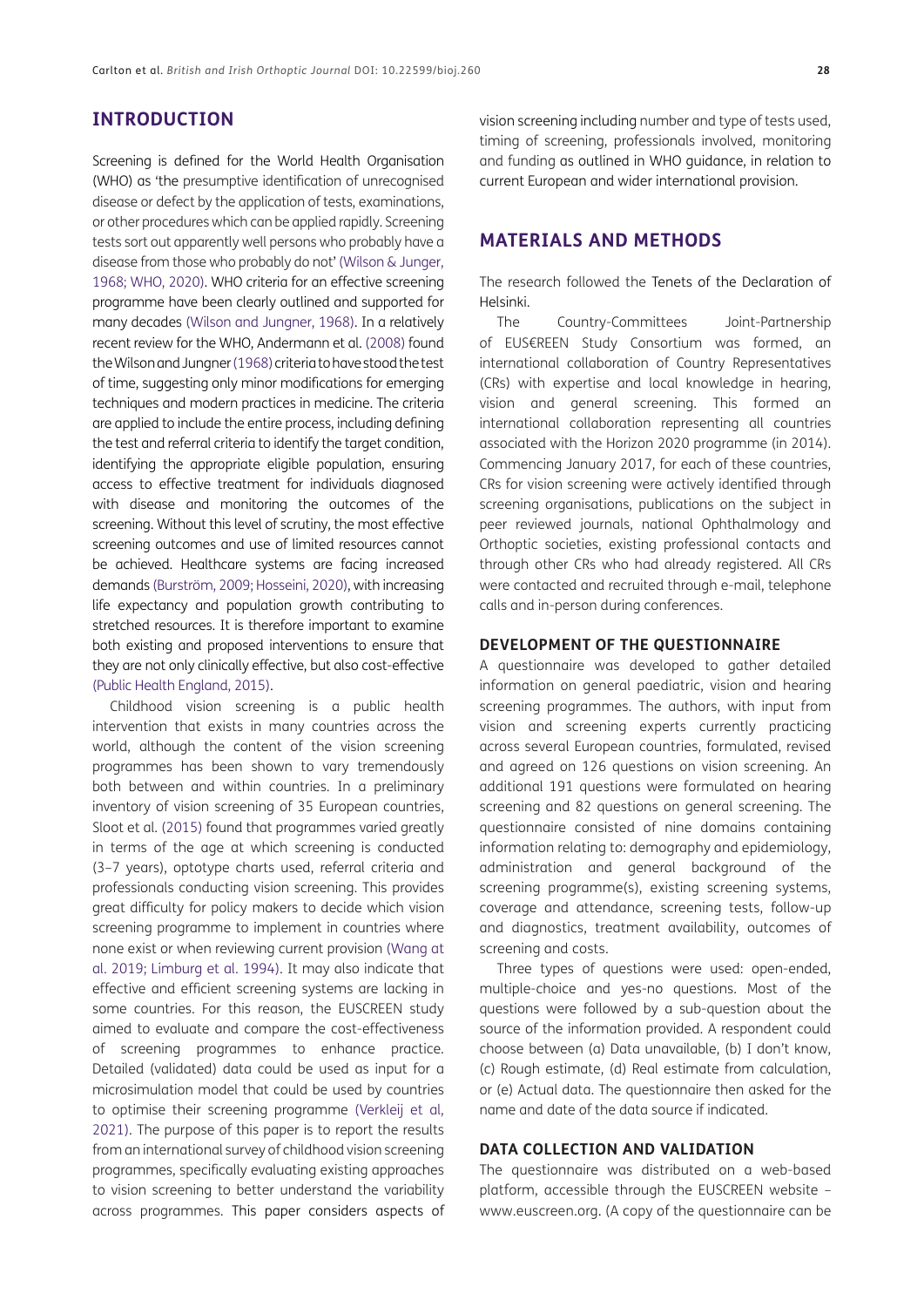found here: <https://www.euscreen.org/questionnaire/>). CRs registered online and progressed through a tender procedure, in which their role in the local screening programme and access to data were assessed. Once accepted, the CR could log in using a unique username and password to complete the questionnaire in as many sessions as required before final submission. Completion and final submission of questionnaires was encouraged using weekly reminders. When CRs were unable to access the requested data, or lacked the time to fill out the questionnaire, measures were taken to recruit replacement or additional CRs. CRs were encouraged to complete the questionnaires to represent the entire country. Where regional differences occurred and information was unknown from other regions within a country, details of the CR's known region was collected but noted as lacking representation of the entire country.

Existing vision screening provision across all participating countries was then documented. The process of documenting existing vision screening provisions across these countries involved several stages of validation to complete individual Country Reports. The verification process consisted of two stages as shown in [Figure 1](#page-2-0) and included the CRs attributing a numerical value to data reliability for each question (i.e., 0: Missing



<span id="page-2-0"></span>**Figure 1** Flowchart of the verification process.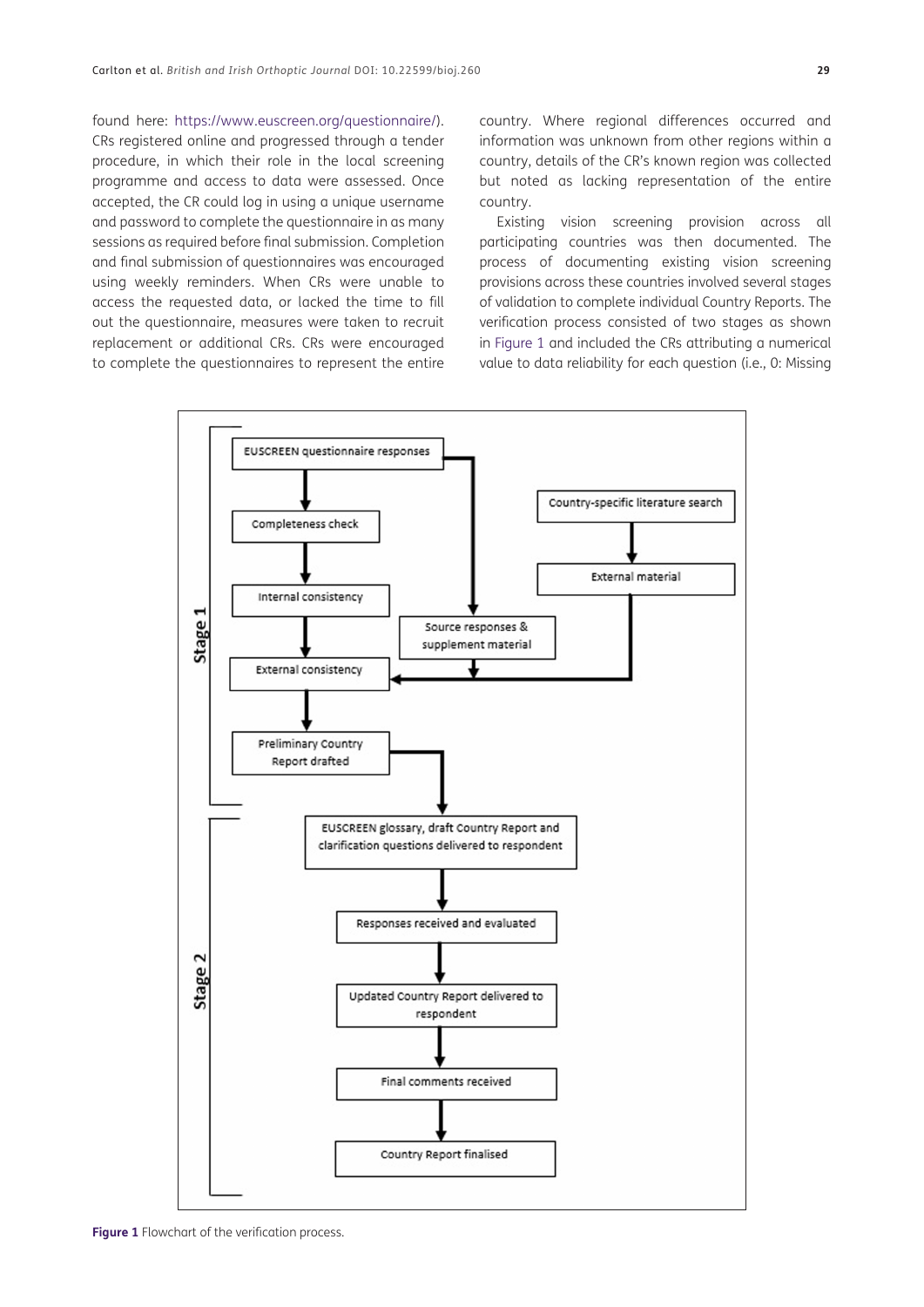data to 5: Actual data with source and year). This was used to identify which country responses contained evidenced data and were most complete. These Country Reports could therefore be completed first to provide full version templates on which to base all other reports. Where conflicting information was provided from joint or collaborating CRs from the same country, clarification was sought via further questions incorporated into a draft report sent to the CRs. Further verification was completed by checking that the evidence submitted by CRs matched the interpretation given in the questionnaire. Additionally, country specific literature searches were completed to ensure matched responses and make any additions where information was missing.

Information was included in the reports regarding the geographic, demographic, economic and health situations in each country, as such information may inform choices made for implementation of screening programmes. The data was obtained from published, publicly available information ([World Bank, 2019](#page-19-6); [World](#page-19-7) [Health Organisation, 2016](#page-19-7)). Each draft Country Report followed the same template and contained sections relating to: the population and healthcare system; vision screening commissioning and guidance; vision screening procedure for each age group (premature babies to age 7 years); automated vision screening; provision for visually impaired; and knowledge of existing screening programmes (coverage; referrals; screening evaluation of true/false positives, sensitivity and specificity; and cost of vision screening).

The draft reports were returned to the relevant CRs between January and December 2018 for content validation checks. This step ensured that interpretation of the initial submitted responses to the questionnaire, supplementary material and external literature was verified. Further questions for clarification purposes were included within the draft report for the CR to answer. Additional questions were also added at this stage, relating to automated screening using automated photo-screening devices for detection of amblyopic risk factors, for countries where this was carried out. This relates to the practice of screening, typically earlier in childhood, for amblyogenic risk factors (for example, hypermetropia, astigmatism, anisometropia) rather than screening for the presence of reduced vision occurring when amblyopia has developed. The reason for additional questions relating to screening for risk factors was due to unforeseen details that were needed to populate and calibrate the model. Details of this additional information are reported elsewhere [\(Horwood et al. 2020](#page-19-8)). Any additional information provided by the CR was used to update and create a final report. The final reports were completed and sent to the CRs by 31<sup>st</sup> December 2018 and any additional suggestions or changes implemented in the following three-month period. This allowed for a final stage of verification and content validation. Data from all countries was then compiled and compared for this report, CRs were asked to check all combined data tables to confirm correct interpretation in April 2021.

## **RESULTS**

#### **GENERAL COUNTRY INFORMATION**

Completed vision screening questionnaires were submitted for 43 European countries and four other countries (China, India, Malawi and Rwanda) by November 2018. The EUSCREEN project was somewhat evolving in nature. Whilst the original application aimed to include EU countries, interest in the project grew more globally. To that end, four countries outside of Europe submitted data which is presented. One European country was omitted from the analysis due to insufficient data provided, leaving 46 countries included in the summary analysis. These countries were classified using the World Bank [\(2019](#page-19-6)) definitions as low income countries (LICs)—Malawi and Rwanda; lower-middle income countries (LMICs)—India, Kosovo and Moldova; uppermiddle income countries (UMICs)—Albania, Bosnia and Herzegovina, Bulgaria, China, Macedonia, Montenegro, Romania, Serbia, and Turkey; and finally, high-income countries (HICs)—Austria, Belgium, Croatia, Cyprus, Czech Republic, Denmark, Estonia, England and Wales, Faroe Islands, Finland, France, Germany, Greece, Hungary, Iceland, Israel, Italy, Latvia, Lithuania, Luxembourg, Malta, Netherlands, Northern Ireland, Norway, Poland, Republic of Ireland, Scotland, Slovakia, Slovenia, Spain, Sweden and Switzerland. Final individual Country Reports were completed and published on the EUSCREEN website for 46 countries in March 2019 ([Mazzone et al. 2019\)](#page-19-9). The data was then combined to provide a summary of vision screening provision across the 46 countries or regions within countries.

#### **ORGANISATION AND FUNDING**

The organisation and funding of vision screening varies between and within countries. Funding of services ranges from national central government funding arrangements for universal screening programmes, to local government funding of regional service. These were reported in some countries or regions to be supplemented by additional screening funded through private health insurance or parental private payment.

Most countries (91%) reported provision of nationally organised and funded screening at birth for retinopathy of prematurity (ROP) when indicated and/or congenital ocular defects. With this national funding and organisation of infant vision screening a consistent approach was adopted across the country and all children were offered screening. In comparison, childhood screening for reduced vision or amblyopia was funded and organised nationally in 30 of the 46 (65%) countries, funded nationally but organised regionally in 2 (4%) countries,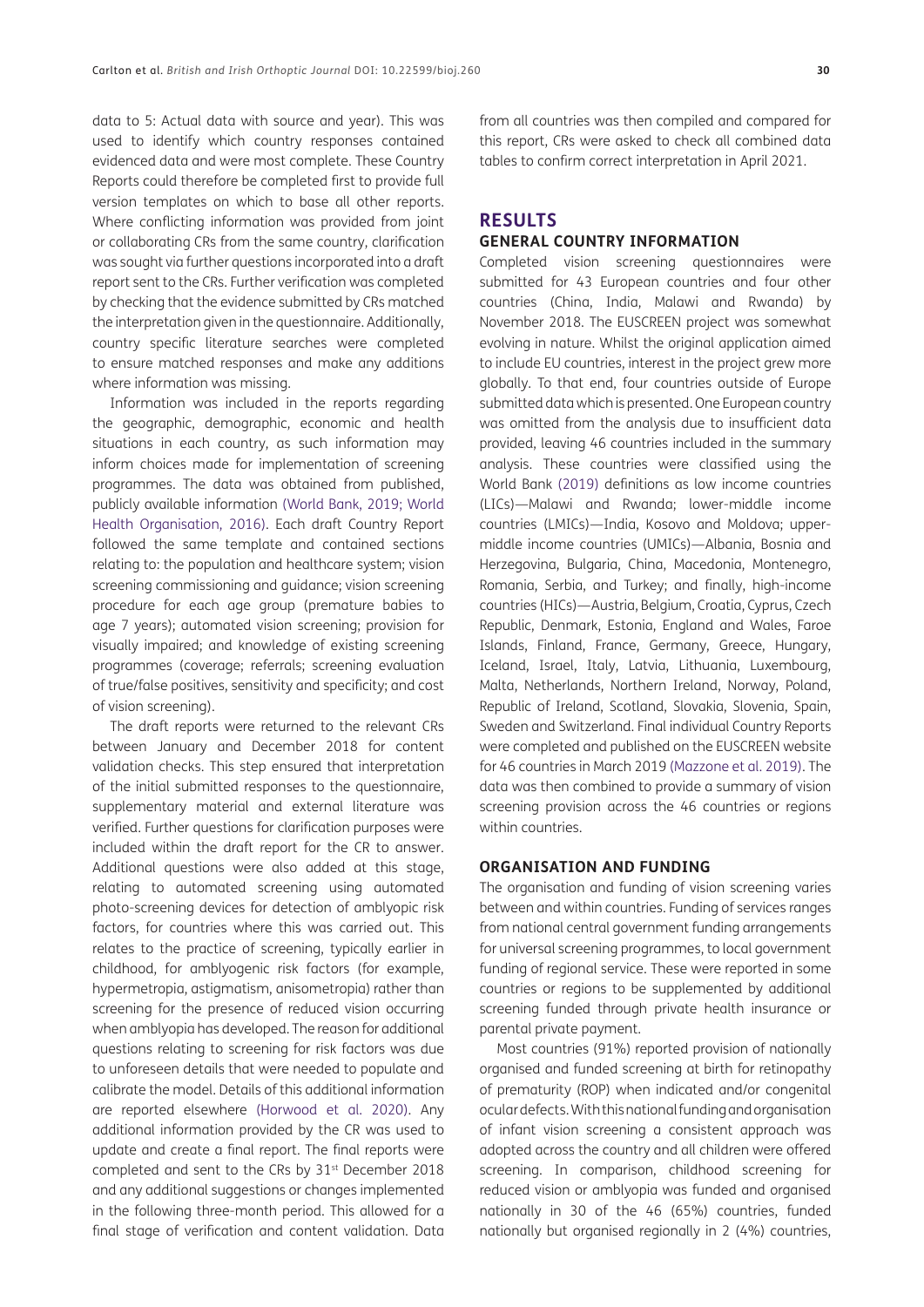funded and organised regionally in 11 countries (24%), and through sporadic regional, charitable or research funding in 3 countries (7%). Nationally funded and organised childhood vision screening was delivered in none of the 2 LICs, 2 of the 3 LMICs, 5 of the 9 UMICs and 23 of the 32 (72%) HICs. Countries where regional organisation was in place (28%) had varying protocols in terms of eligible populations, screening professionals, tests, age groups screened, number of screens per child and referral criteria. Additionally, these countries had regions where no childhood screening for reduced vision or amblyopia is offered. Whilst all countries reported provision of screening for reduced vision in a least one region, in two (4%) countries (both UMICs) these were only temporary programmes offered with limited charitable funding in specific cities or villages (Romania and Bulgaria). In the 30 countries that had nationally funded and organised vision screening for reduced vision or amblyopia, 15 had a national protocol for testing, whereas the other 15 had varied testing protocols usually based on clinician's choice.

#### **SCREENING PROFESSIONS**

A total of 13 different screening professionals were reported to deliver vision screening across the 46 countries over all age groups. [Table 1](#page-6-0) provides details of the screening professionals delivering screening for each age group in each country. In some countries different screening professions provide screening between and within regions. Well babies born at full term are screened in 44 of the 46 countries for congenital ocular defects at birth, the exceptions being Rwanda, where no infant screening takes place, and Malawi, where screening is only offered in the southern region. Delivery of screening at this age was by 8 different professions, which varied both between and within countries as shown in [Table 1.](#page-6-0) In the majority of countries, vision screening before 3 months of age is delivered by paediatricians (70%) or general practitioners (GPs) (46%). Alternative professionals conducting the screening ranged from nurses (30%), ophthalmologists (33%), neonatologists (13%) orthoptists (9%), health visitors (7%) and midwifes (2%).

Five countries (11%) do not perform any vision screening of children aged 3 to 36 months (Bulgaria, England and Wales, Romania, Rwanda and Scotland). The other 41 countries offer screening within this age range within at least one region and one occasion, with 9 different health professionals delivering the screening as shown in [Table 1](#page-6-0). Paediatricians (43%), Ophthalmologists (39%), GPs (37%) and nurses (38%) were the most frequently used professions to deliver screening at this age. However, the level of eye or medical specific knowledge and expertise ranged from employment of highly trained experts, (i.e., ophthalmologists) as screeners (39%) to healthcare assistants (2%), who have no formal medical training.

All 46 countries provide vision screening between the age of 3 and 7 years in at least one region (although two of these countries services are provided by charities or research projects on a temporary basis) with a range of eleven different professionals involved in delivery as shown for each country in [Table 1](#page-6-0). The most frequently used profession is nurses (52%) but professions with more medical or eye-specific training were also employed for delivery of this task; Ophthalmologists (46%), GPs (33%), Paediatricians (39%), Orthoptists (22%). Vision screeners specifically trained for the task from general healthcare assistant (11% of countries) professionals were more frequently used in this older age group. India has employed the use of teachers for the role in the 3–7-year-old age group.

## **TESTS USED, AGE AND FREQUENCY OF SCREENING**

[Table 2](#page-8-0) shows the number of eye screening interventions offered to each child in each country (or within regions of a country) in each age category (3 to 36 months, 3 to 7 years. Supplementary [Table 1](#page-6-0) also shows 7 to 17 years). Of these screening episodes the number which include a VA test is also shown for each country and age group. The final two columns of [Table 2](#page-8-0) show the total number of vision screening episodes offered across all age groups and the number of times VA specifically is tested in each child. The number of vision screening interventions ranges from 1 to 32 (median 5) with VA being measured between 1 and 30 times (median 3) in each child depending on the country or region(s) within countries.

All participating countries or regions within countries provide at least one measurement of VA within their screening programmes at some stage, but this was not universally offered to all children within each country. Many countries do not offer entire population vision screening and in some, it is sporadic in nature depending on availability of charitable funding.

The tests performed in each country vary greatly within each age group in terms of optotypes used for measurement of VA, the number of other diagnostic tests employed and the referral criteria. In some countries the VA test(s) used were identified in clear national quidance, indicated by the dash symbol  $(\sim)$ in column 1 of [Table 2](#page-8-0). National guidance was not consistent between countries. Alternatively, the choice of vision test was determined by clinician's preference and test availability, indicated by the star symbol (\*) in column 1 of [Table 2](#page-8-0). Although 19 of the 46 countries have national guidance to standardise the test optotype used, some of these screening programmes still had variation due to the allowance for clinicians to maintain their judgement to decide on the test choice. [Table 2](#page-8-0) also shows the type of optotypes used in each country as shown by the ticked cells indicating whether picture,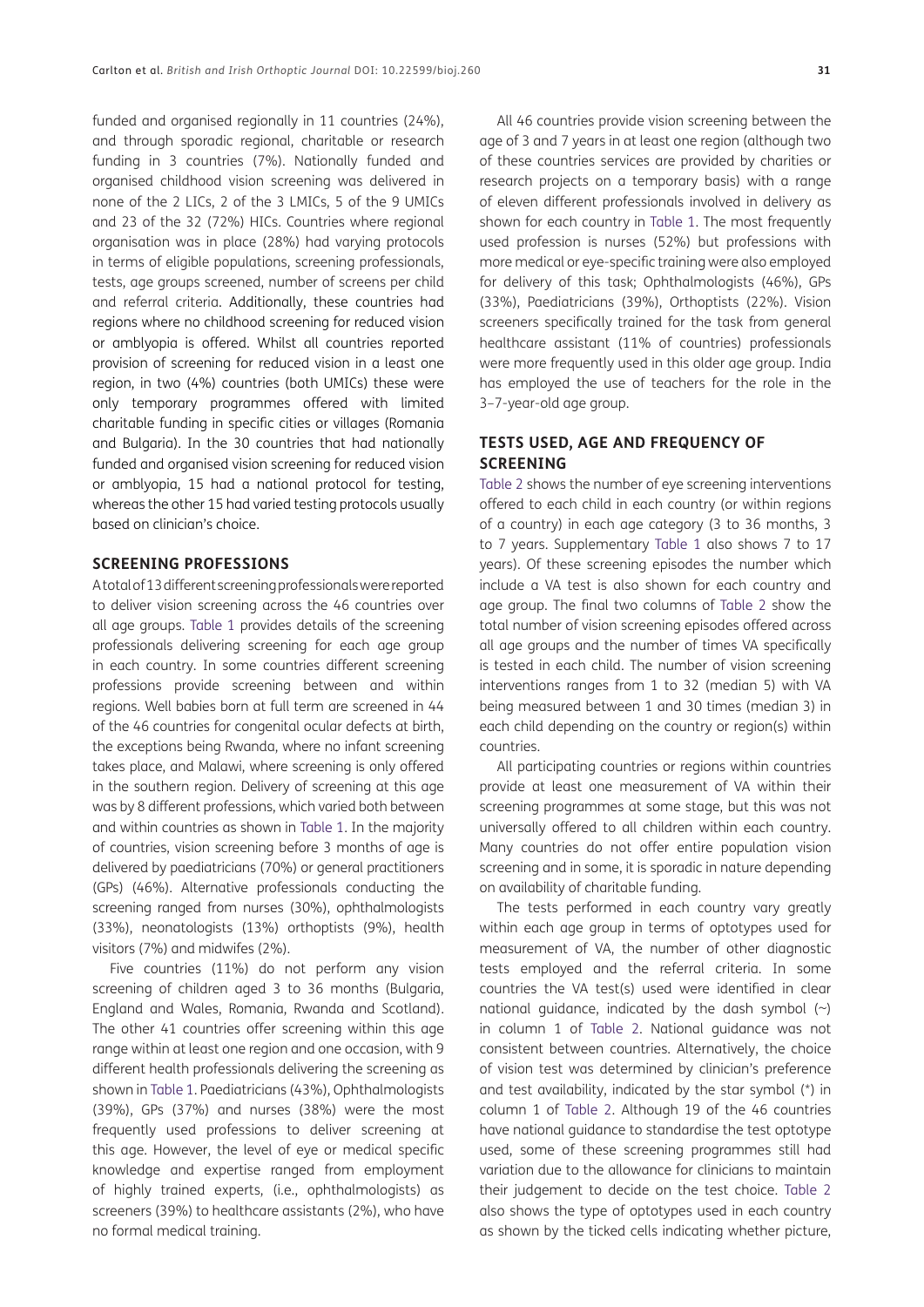|                     |            |              |              |              |              |               | WELL, HEALTHY BABIES - BIRTH TO 3 MONTHS |              |              | BETWEEN 3 TO 36 MONTHS |            |              |            |            |          |     |              | BETWEEN 3 YEARS AND 7 YEARS |              |              |              |            |            |     |          |  |
|---------------------|------------|--------------|--------------|--------------|--------------|---------------|------------------------------------------|--------------|--------------|------------------------|------------|--------------|------------|------------|----------|-----|--------------|-----------------------------|--------------|--------------|--------------|------------|------------|-----|----------|--|
|                     | $\bullet$  | Δ.           | ဇိ           | z            | $\mathsf{g}$ | $\frac{z}{z}$ | Σ<br>$\geq$                              | $\circ$      | $\mathbf{r}$ | င်္င                   | z          | õ            | <b>DPT</b> | $\geq$     | <b>S</b> | HCA | $\circ$      | Δ.                          | ဇိ           | z            | $\mathsf{g}$ | $\geq$     | <b>DPT</b> | HCA | ۳<br>E   |  |
| Albania             | ↘          | ↘            |              | ↘            |              |               |                                          | ↘            |              |                        |            |              |            |            |          |     | ↘            | $\searrow$                  |              |              |              |            |            |     |          |  |
| Austria             |            | ↘            | ↘            |              |              |               |                                          | ↘            | $\checkmark$ | ↘                      |            |              |            |            |          |     | $\checkmark$ | $\searrow$                  | $\searrow$   |              | ↘            |            | ↘          |     |          |  |
| Belgium             |            | ↘            | ↘            |              |              |               |                                          | ↘            | $\searrow$   | $\searrow$             | ↘          | ↘            |            |            |          | ↘   |              | $\searrow$                  | $\searrow$   | ↘            |              |            |            |     |          |  |
| B&H                 | $\searrow$ |              |              |              |              |               |                                          | ↘            |              |                        |            |              |            |            |          |     | $\searrow$   |                             |              |              | $\searrow$   |            |            |     |          |  |
| Bulgaria            |            |              |              |              |              | ↘             |                                          |              |              |                        |            |              |            |            |          |     |              |                             | $\searrow$   |              |              |            |            |     |          |  |
| China               | ↘          | ↘            |              |              |              |               |                                          | ↘            | $\searrow$   |                        |            |              |            |            |          |     | $\searrow$   | ↘                           |              |              |              |            |            |     |          |  |
| Croatia             |            | $\checkmark$ | ↘            |              |              |               |                                          |              | ↘            |                        |            |              |            |            |          |     | ↘            |                             |              |              |              |            |            | ↘   |          |  |
| Cyprus              | ↘          | ↘            |              |              |              |               |                                          | ↘            |              |                        | ↘          | ↘            |            |            |          |     | ↘            |                             |              |              | ↘            | ↘          | ↘          |     |          |  |
| $\mathfrak{S}$      |            | $\checkmark$ |              | $\checkmark$ |              |               |                                          |              | $\checkmark$ |                        | ↘          |              |            |            |          |     |              | $\checkmark$                |              | $\checkmark$ |              |            |            |     |          |  |
| Denmark             |            |              | $\checkmark$ | ↘            |              |               |                                          |              |              | ↘                      | ↘          |              |            |            |          |     |              |                             | $\checkmark$ | ↘            |              |            |            |     |          |  |
| E&W                 |            | ↘            |              | $\searrow$   |              |               |                                          |              |              |                        |            |              |            |            |          |     |              |                             |              | $\searrow$   | ↘            |            |            | ↘   |          |  |
| Estonia             |            |              | ↘            |              |              | ↘             |                                          |              |              | $\searrow$             |            |              |            |            |          |     |              |                             |              | $\searrow$   |              |            |            |     |          |  |
| $\overleftarrow{L}$ |            |              | ↘            | ↘            |              |               |                                          |              |              | $\searrow$             | ↘          |              |            |            |          |     |              |                             | $\checkmark$ | $\checkmark$ |              |            |            |     |          |  |
| Finland             |            |              | ↘            | ↘            |              |               |                                          |              |              | ↘                      | $\searrow$ |              |            |            |          |     |              |                             | ↘            | $\checkmark$ |              |            |            |     |          |  |
| France              | ↘          | ↘            | ↘            |              | ↘            |               |                                          | ↘            | ↘            | ↘                      | ↘          | ↘            |            |            |          |     | ↘            | ↘                           | ↘            | ↘            |              |            |            |     |          |  |
| Germany             |            | ↘            |              |              |              |               |                                          |              | ↘            |                        |            |              |            |            |          |     |              | ↘                           |              | ↘            |              |            |            | ↘   |          |  |
| Greece              | ↘          | $\checkmark$ |              |              |              |               |                                          | ↘            | $\searrow$   |                        |            |              |            |            |          |     | $\searrow$   |                             |              |              |              |            |            |     |          |  |
| Hungary             |            |              |              |              |              | $\searrow$    | $\searrow$                               | ↘            |              |                        |            |              |            | $\searrow$ |          |     | $\searrow$   |                             |              |              |              | $\searrow$ |            |     |          |  |
| Iceland             |            | ↘            | ↘            | ↘            |              |               |                                          |              | ↘            | ↘                      | ↘          |              |            |            |          |     |              |                             |              | $\checkmark$ |              |            |            |     |          |  |
| India               | ↘          | ↘            |              |              | ↘            | ↘             |                                          | ↘            |              |                        |            | ↘            | ↘          |            |          |     | ↘            |                             |              |              | ↘            |            | ↘          |     | ↘        |  |
| Israel              |            | ↘            |              | $\checkmark$ |              |               |                                          |              |              |                        |            | $\checkmark$ | ↘          |            |          |     |              |                             |              | ↘            |              |            | ↘          |     |          |  |
| Italy               | ↘          | ↘            |              |              | $\checkmark$ |               |                                          |              | ↘            |                        |            | ↘            |            |            |          |     | $\checkmark$ | $\checkmark$                |              |              | ↘            |            |            |     |          |  |
| Kosovo              | ↘          |              |              |              |              |               |                                          | ↘            |              |                        |            |              |            |            |          |     | ↘            | ↘                           | ↘            |              |              |            |            |     |          |  |
| Latvia              | ↘          | ↘            | $\searrow$   |              |              | ↘             |                                          | $\checkmark$ | $\checkmark$ | $\searrow$             |            |              |            |            |          |     | $\checkmark$ | ↘                           | $\searrow$   |              |              |            |            |     |          |  |
| Lithuania           | ↘          | ↘            |              | ↘            |              | ↘             |                                          | ↘            | ↘            | ↘                      | ↘          |              |            |            |          |     | $\checkmark$ | ↘                           | ↘            | ↘            |              |            |            |     |          |  |
| Luxembourg          |            | ↘            | ↘            |              |              |               |                                          |              |              |                        |            | ↘            |            |            |          |     |              |                             |              |              | ↘            |            |            |     |          |  |
| Rep. Macedonia      | ↘          |              |              |              |              |               |                                          | ↘            |              |                        |            |              |            |            |          |     | ↘            |                             |              |              |              |            |            |     |          |  |
| Malta               |            |              | ↘            | $\checkmark$ |              |               |                                          |              |              | ↘                      | ↘          |              |            |            |          |     |              |                             | ↘            | ↘            |              |            |            |     |          |  |
| Malawi              | ↘          | ↘            |              |              |              |               |                                          | $\checkmark$ |              |                        |            |              |            |            |          |     | $\checkmark$ |                             |              |              |              |            | ↘          |     |          |  |
| Rep. Moldova        | ↘          |              |              |              |              |               |                                          | ↘            | ↘            | ↘                      |            |              |            |            |          |     | $\checkmark$ | ↘                           | ↘            |              |              |            |            |     |          |  |
|                     |            |              |              |              |              |               |                                          |              |              |                        |            |              |            |            |          |     |              |                             |              |              |              |            |            |     | (Contd.) |  |

## Carlton et al. *British and Irish Orthoptic Journal* DOI: 10.22599/bioj.260 **32**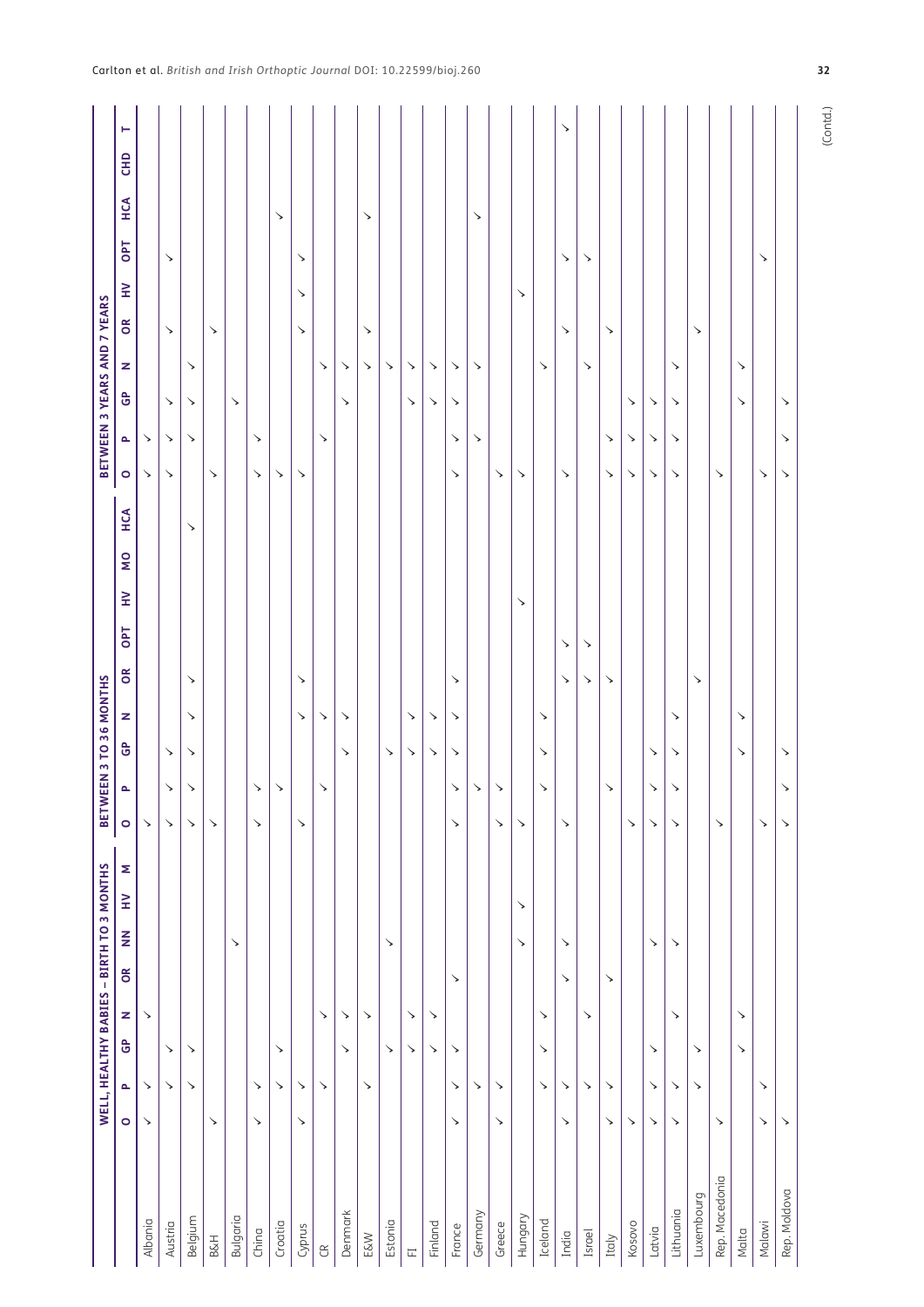|                                                                                                                                                |         | WELL, HEALTHY BABIES - BIRTH TO 3 MONTHS |    |    |    |               |              |                       |                |              | BETWEEN 3 TO 36 MONTHS |                |              |        |          |     |                 |               |                    |    | BETWEEN 3 YEARS AND 7 YEARS |        |                |     |                       |              |
|------------------------------------------------------------------------------------------------------------------------------------------------|---------|------------------------------------------|----|----|----|---------------|--------------|-----------------------|----------------|--------------|------------------------|----------------|--------------|--------|----------|-----|-----------------|---------------|--------------------|----|-----------------------------|--------|----------------|-----|-----------------------|--------------|
|                                                                                                                                                | $\circ$ | o.                                       | ဇိ | z  | õŔ | $\frac{z}{z}$ | $\geq$       | Σ                     | $\circ$        | $\sim$       | z<br>ဇိ                |                | OPT<br>õ     | $\geq$ | <b>S</b> | HCA | $\circ$         | a.            | $\mathbf{\hat{e}}$ | z  | õŘ                          | $\geq$ | <b>DPT</b>     | HCA | E                     | ۳            |
| Montenegro                                                                                                                                     |         | ↘                                        |    |    |    |               |              |                       |                | ↘            |                        |                |              |        |          |     |                 | ↘             |                    |    |                             |        |                |     |                       |              |
| Netherlands                                                                                                                                    |         |                                          | ↘  |    |    |               |              |                       |                |              | ↘                      |                |              |        |          |     |                 |               |                    | ↘  |                             |        |                |     | $\checkmark$          |              |
| $\Xi$                                                                                                                                          |         | ↘                                        | ↘  |    |    |               | ↘            |                       |                |              |                        |                |              | ↘      |          |     |                 |               |                    | ↘  |                             |        |                |     |                       |              |
| Norway                                                                                                                                         |         | ↘                                        | ↘  | ↘  |    |               |              |                       |                |              | ↘<br>↘                 |                |              |        |          |     |                 |               |                    | ↘  |                             |        |                |     |                       |              |
| Poland                                                                                                                                         |         | ↘                                        | ↘  |    |    |               |              |                       |                | ↘            | ↘                      |                |              |        |          |     |                 | ↘             | ↘                  | ↘  |                             |        |                |     |                       |              |
| ROI                                                                                                                                            |         | ↘                                        | ↘  | ↘  |    |               |              |                       |                |              | ↘                      |                |              |        | ↘        |     |                 |               |                    | ↘  |                             |        |                |     |                       |              |
| Romania                                                                                                                                        |         | ↘                                        | ↘  |    |    |               |              |                       |                |              |                        |                |              |        |          |     | ↘               |               |                    |    |                             |        |                |     |                       |              |
| Rwanda                                                                                                                                         |         |                                          |    |    |    |               |              |                       |                |              |                        |                |              |        |          |     |                 |               |                    | ↘  |                             |        |                | ↘   |                       |              |
| Scotland                                                                                                                                       |         |                                          | ↘  |    |    |               | ↘            |                       |                |              |                        |                |              |        |          |     |                 |               |                    |    | ↘                           |        |                |     |                       |              |
| Serbia                                                                                                                                         |         | ↘                                        |    |    |    |               |              |                       |                | ↘            |                        |                |              |        |          |     | ↘               |               |                    | ↘  | ↘                           |        |                |     |                       |              |
| Slovakia                                                                                                                                       |         | ↘                                        |    |    |    |               |              |                       |                | ↘            |                        |                |              |        |          |     |                 | ↘             |                    |    |                             |        |                |     |                       |              |
| Slovenia                                                                                                                                       |         | ↘                                        |    |    |    |               |              |                       |                |              | ↘                      |                |              |        | ↘        |     |                 |               |                    | ↘  |                             |        |                | ↘   |                       |              |
| Spain                                                                                                                                          |         | ↘                                        |    |    |    |               |              |                       |                | ↘            |                        |                |              |        |          |     |                 | ↘             |                    | ↘  |                             |        | ↘              |     |                       |              |
| Sweden                                                                                                                                         |         | ↘                                        | ↘  |    |    |               |              |                       |                |              | ↘<br>↘                 |                |              |        |          |     |                 |               |                    | ↘  |                             |        |                |     |                       |              |
| Switzerland                                                                                                                                    | ↘       | ↘                                        |    | ↘  | ↘  |               |              | ↘                     | ↘              | $\checkmark$ | ↘<br>↘                 | ↘              | ↘            |        |          |     | ↘               | ↘             | ↘                  | ↘  | ↘                           |        | ↘              |     |                       |              |
| Turkey                                                                                                                                         |         | ↘                                        | ↘  |    |    |               |              |                       | ↘              | $\checkmark$ | ↘                      |                |              |        |          |     | ↘               | ↘             | ↘                  |    |                             |        |                |     |                       |              |
| Total no of countries                                                                                                                          | 15      | 32                                       | 21 | 14 | 4  | G             | $\mathbf{c}$ | $\mathbf{\mathbf{r}}$ | $\frac{8}{10}$ | 20           | 17                     | $\infty$<br>16 | $\mathsf{c}$ | $\sim$ | $\sim$   | r   | $\overline{21}$ | $\frac{8}{1}$ | 15                 | 24 | $\overline{10}$             | $\sim$ | $\overline{ }$ | S   | $\mathbf{\mathbf{r}}$ | $\mathbf{r}$ |
| Table 1 Professionals delivering vision screening.                                                                                             |         |                                          |    |    |    |               |              |                       |                |              |                        |                |              |        |          |     |                 |               |                    |    |                             |        |                |     |                       |              |
| CHD = Child healthcare doctor                                                                                                                  |         |                                          |    |    |    |               |              |                       |                |              |                        |                |              |        |          |     |                 |               |                    |    |                             |        |                |     |                       |              |
| GP = General Practitioner (family doctor)                                                                                                      |         |                                          |    |    |    |               |              |                       |                |              |                        |                |              |        |          |     |                 |               |                    |    |                             |        |                |     |                       |              |
| HCA = health care assistant (this includes school medical specialist, assistant nurse, orthoptic assistant)                                    |         |                                          |    |    |    |               |              |                       |                |              |                        |                |              |        |          |     |                 |               |                    |    |                             |        |                |     |                       |              |
| $HV =$ health visitor                                                                                                                          |         |                                          |    |    |    |               |              |                       |                |              |                        |                |              |        |          |     |                 |               |                    |    |                             |        |                |     |                       |              |
| MO = medical officer                                                                                                                           |         |                                          |    |    |    |               |              |                       |                |              |                        |                |              |        |          |     |                 |               |                    |    |                             |        |                |     |                       |              |
| $M = midwrite$                                                                                                                                 |         |                                          |    |    |    |               |              |                       |                |              |                        |                |              |        |          |     |                 |               |                    |    |                             |        |                |     |                       |              |
| $N = nurse$                                                                                                                                    |         |                                          |    |    |    |               |              |                       |                |              |                        |                |              |        |          |     |                 |               |                    |    |                             |        |                |     |                       |              |
| $NN = neonatologist$                                                                                                                           |         |                                          |    |    |    |               |              |                       |                |              |                        |                |              |        |          |     |                 |               |                    |    |                             |        |                |     |                       |              |
| $O =$ ophthalmologist                                                                                                                          |         |                                          |    |    |    |               |              |                       |                |              |                        |                |              |        |          |     |                 |               |                    |    |                             |        |                |     |                       |              |
| Opt = optometrist or optician                                                                                                                  |         |                                          |    |    |    |               |              |                       |                |              |                        |                |              |        |          |     |                 |               |                    |    |                             |        |                |     |                       |              |
| $Or = orthoptist$                                                                                                                              |         |                                          |    |    |    |               |              |                       |                |              |                        |                |              |        |          |     |                 |               |                    |    |                             |        |                |     |                       |              |
| $P =$ paediatrician                                                                                                                            |         |                                          |    |    |    |               |              |                       |                |              |                        |                |              |        |          |     |                 |               |                    |    |                             |        |                |     |                       |              |
| $T = teacher$                                                                                                                                  |         |                                          |    |    |    |               |              |                       |                |              |                        |                |              |        |          |     |                 |               |                    |    |                             |        |                |     |                       |              |
| B&H = Bosnia & Herzegovina, CR = Czech Republic, E&W = England and Wales, FI = Faroe Islands, NI = Northern Ireland, ROI = Republic of Ireland |         |                                          |    |    |    |               |              |                       |                |              |                        |                |              |        |          |     |                 |               |                    |    |                             |        |                |     |                       |              |

<span id="page-6-0"></span>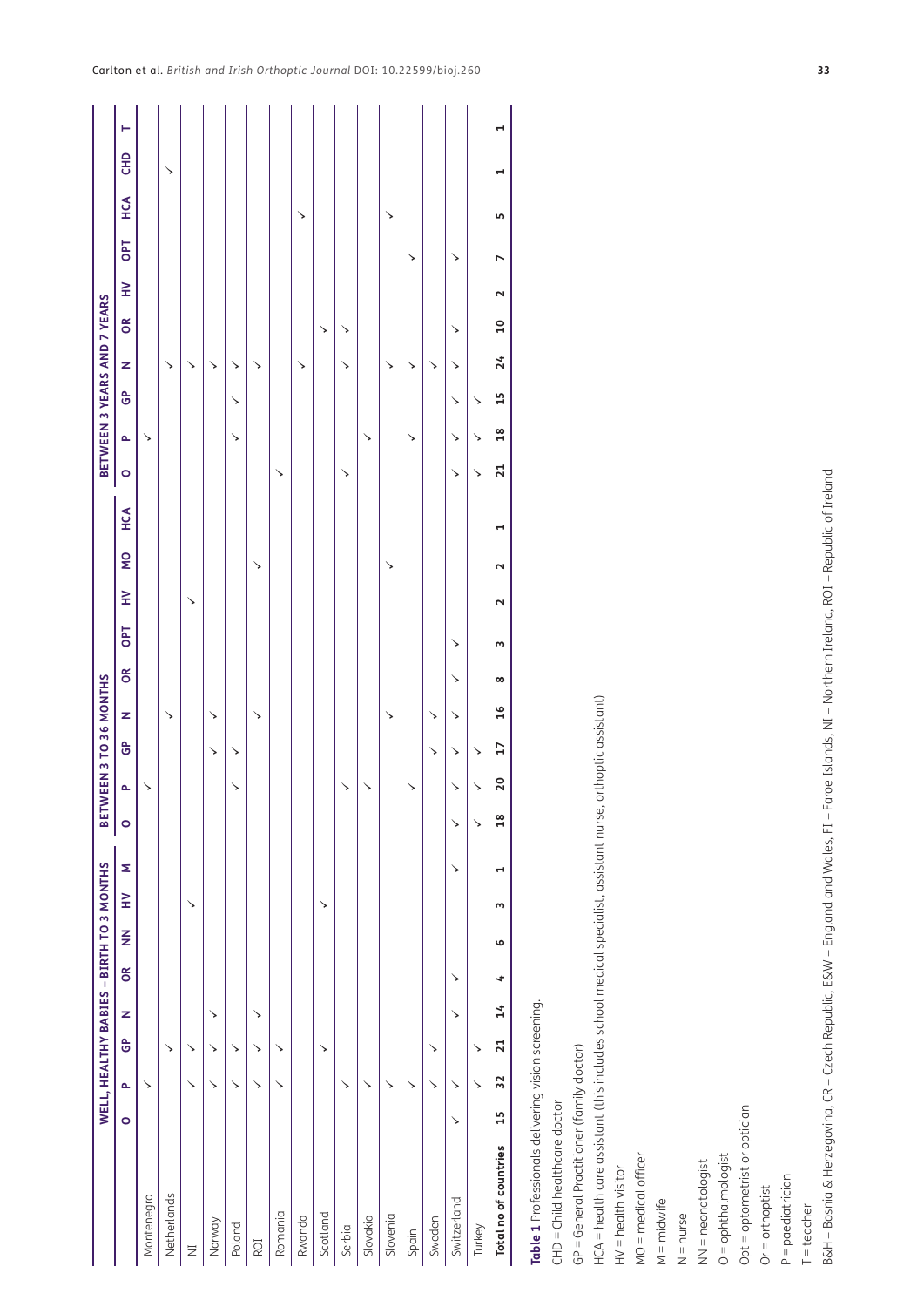| <b>AGE GROUP</b>                              | BETWEEN 3 TO 36 MONTHS                       |                          |                |                          |               | BETWEEN 3 TO 7 YEARS        |                            |               |                          |                                       | <b>TOTAL</b>               | <b>TOTAL</b>             |
|-----------------------------------------------|----------------------------------------------|--------------------------|----------------|--------------------------|---------------|-----------------------------|----------------------------|---------------|--------------------------|---------------------------------------|----------------------------|--------------------------|
| SCREENING AND<br>FREQUENCY OF<br>VA TEST TYPE | <b>SCREENINGS</b><br><b>NUMBER</b><br>OF EYE | NO OF VA<br>SCREENS      | <b>PICTURE</b> | <b>NUMBER/</b><br>SYMBOL | LETTER        | NUMBER OF EYE<br>SCREENINGS | NO OF VA<br><b>SCREENS</b> | PICTURE       | <b>NUMBER/</b><br>SYMBOL | LETTER                                | NO OF VA<br><b>SCREENS</b> | SCREENINGS<br>NO OF EYE  |
| Albania <sup>*</sup>                          | $\overline{\phantom{m}}$                     | $\overline{\phantom{m}}$ | $\bullet$      | $\bullet$                | $\bullet$     | $\sim$                      | $\sim$                     | $\bullet$     | $\bullet$                | $\bullet$                             | $\sim$                     | $\sim$                   |
| Austria <sup>*</sup>                          | $\overline{a}$                               | $\circ$                  |                | $\mathtt{g}$             |               | $\sim$                      | $\sim$                     |               | $\approx$                |                                       | $\sim$                     | $\overline{ }$           |
| Belgium (Fl)*                                 | $\sim$                                       | $\circ$                  |                |                          |               | $\sim$                      | $\sim$                     | $\bullet$     | $\bullet$                | $\bullet$                             | $\sim$                     | $\mathsf{L}\cap$         |
| Belgium (Fr)*                                 | $\overline{\phantom{0}}$                     | $\circ$                  |                |                          |               | $\sim$                      | $\sim$                     | $\bullet$     | $\bullet$                | $\bullet$                             | $\sim$                     | 4                        |
| Belgium (G)*                                  | $\overline{\phantom{0}}$                     | $\circ$                  |                |                          |               | $\sim$                      | $\sim$                     | $\bullet$     | $\bullet$                | $\bullet$                             | $\sim$                     | $\overline{a}$           |
| Bosnia <sup>*</sup>                           | $\overline{\phantom{0}}$                     | $\circ$                  |                |                          |               | $\sim$                      | $\sim$                     | $\spadesuit$  | $\bullet$                |                                       | $\sim$                     | $\sim$                   |
| Bulgaria <sup>*</sup>                         | $\circ$                                      | $\circ$                  |                |                          |               | $\overline{\phantom{0}}$    | $\overline{\phantom{0}}$   |               | $\bullet $               |                                       | $\overline{\phantom{0}}$   | $\overline{\phantom{0}}$ |
| China                                         | $\sim$                                       | $\circ$                  |                |                          |               | $\sigma$                    | $\sigma$                   | $\bullet$     | $\bullet $               | $\bullet $                            | $\sigma$                   | $\Box$                   |
| Croatia $*\sim$                               | $\sim$                                       | $\circ$                  |                |                          |               | $\sim$                      | $\sim$                     |               | $\bullet $               |                                       | $\sim$                     | $\mathsf{L}\cap$         |
| Cyprus*                                       | $\overline{\phantom{0}}$                     | $\overline{\phantom{0}}$ | $\bullet$      |                          |               | $\sim$                      | $\sim$                     | $\bullet $    |                          | $\underline{\alpha}\underline{\beta}$ | $\overline{a}$             | $\overline{a}$           |
| Czech Republic*                               | $\circ$                                      | $\circ$                  |                |                          |               | $\sim$                      | $\sim$                     | $\bullet$     | $\bullet$                | $\bullet$                             | $\sim$                     | $\sigma$                 |
| Denmark*                                      | $\sim$                                       | $\circ$                  |                |                          |               | $\mathsf{L}\cap$            | $\mathsf{L}\cap$           | $\Rightarrow$ |                          | $\Rightarrow$                         | $\overline{5}$             | $\infty$                 |
| $\textsf{ESW}$ *~                             | $\circ$                                      | $\circ$                  |                |                          |               | $\overline{\phantom{m}}$    | $\overline{\phantom{0}}$   |               |                          | Ø                                     | $\overline{\phantom{0}}$   | $\overline{\phantom{m}}$ |
| Estonia $\sim$                                | $\sim$                                       | $\circ$                  |                |                          |               | $\sim$                      | $\sim$                     |               | $\bullet $               | $\bullet $                            | $\sim$                     | $\overline{a}$           |
| Faroe Islands *~                              | $\sim$                                       | $\circ$                  |                |                          |               | $\mathsf{L}\cap$            | $\mathsf{L}\cap$           |               | $\spadesuit$             | $\spadesuit$                          | $\overline{5}$             | $\infty$                 |
| Finland $*\sim$                               | $\sim$                                       | $\circ$                  |                |                          |               | $\mathsf{L}\cap$            | $\overline{\phantom{a}}$   |               | $\Rightarrow$            | $\Rightarrow$                         | $\overline{\mathcal{L}}$   | $\infty$                 |
| France*~                                      | $\sim$                                       | $\overline{\phantom{m}}$ | $\bullet$      |                          |               | $\sim$                      | $\sim$                     | $\bullet$     | $\bullet$                | $\bullet$                             | $\sim$                     | $\mathsf{L}\cap$         |
| Germany *~                                    | $\rightarrow$                                | $\circ$                  |                |                          |               | $\sim$                      | $\sim$                     | $\beta\beta$  |                          |                                       | $\sim$                     | $\overline{\phantom{0}}$ |
| Greece *~                                     | $\overline{\phantom{0}}$                     | $\circ$                  |                |                          |               | $\sim$                      | $\sim$                     |               | $\bullet$                | $\bullet$                             | $\sim$                     | $\sim$                   |
| Hungary*                                      | $\sim$                                       | $\overline{\phantom{m}}$ |                | $\alpha\alpha$           |               | $\overline{\phantom{a}}$    | $\overline{\mathcal{L}}$   |               | $\alpha \alpha$          |                                       | $\overline{5}$             | $\circ$                  |
| Iceland*~                                     | $\infty$                                     | $\circ$                  |                |                          |               | $\sim$                      | $\sim$                     |               | ø                        | Ø                                     | $\sim$                     | $\overline{C}$           |
| India                                         | $\sim$                                       | $\sim$                   | $\Rightarrow$  | $\Rightarrow$            | $\Rightarrow$ | $\sim$                      | $\sim$                     |               | $\Rightarrow$            | $\Rightarrow$                         | $\circ$                    | $\circ$                  |
| Israel*~                                      | $\overline{\phantom{m}}$                     | $\circ$                  |                |                          |               | $\overline{\phantom{a}}$    | $\overline{\phantom{a}}$   |               | $\Rightarrow$            |                                       | $\overline{\phantom{a}}$   | $\overline{5}$           |
| Italy* $\sim$                                 | $\overline{\phantom{0}}$                     | $\circ$                  |                |                          |               | $\sim$                      | $\sim$                     | $\bullet$     | $\bullet$                |                                       | $\sim$                     | $\sim$                   |
| Kosovo                                        | $\overline{\phantom{0}}$                     | $\circ$                  |                |                          |               | $\sim$                      | $\sim$                     |               |                          | $\spadesuit$                          | $\sim$                     | $\sim$                   |
| $Latvia*$                                     | $\overline{\phantom{a}}$                     | $\overline{\phantom{0}}$ | $\bullet$      |                          |               | $\sim$                      | $\sim$                     |               | $\bullet$                |                                       | $\sim$                     | $\sim$                   |
|                                               |                                              |                          |                |                          |               |                             |                            |               |                          |                                       |                            |                          |

(Contd.)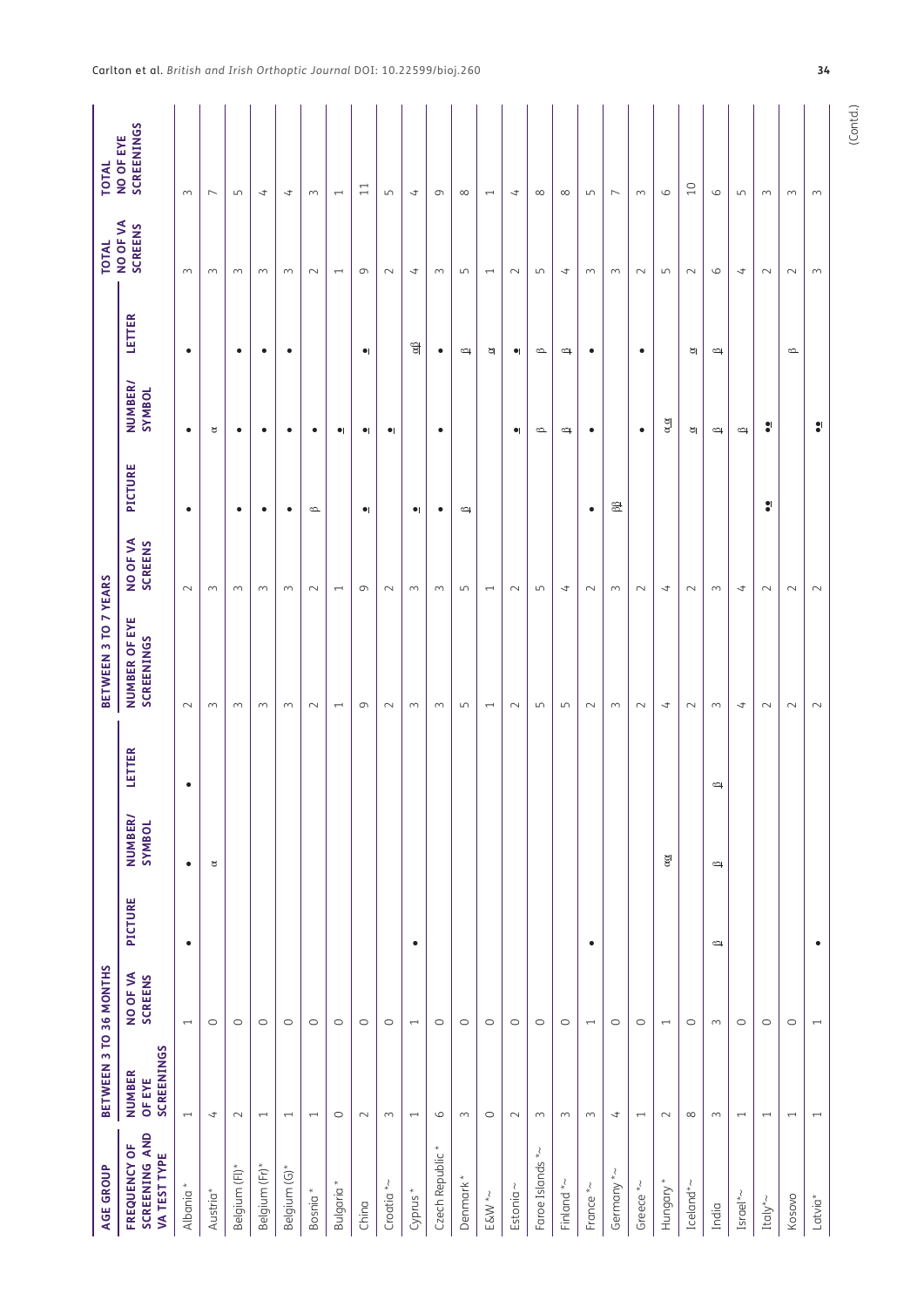| <b>AGE GROUP</b>                                                              | BETWEEN 3 TO 36 MONTHS                       |                            |           |                          |           | BETWEEN 3 TO 7 YEARS                                                                                                                                                                                                                                            |                            |               |                          |               | <b>TOTAL</b>               | <b>TOTAL</b>             |
|-------------------------------------------------------------------------------|----------------------------------------------|----------------------------|-----------|--------------------------|-----------|-----------------------------------------------------------------------------------------------------------------------------------------------------------------------------------------------------------------------------------------------------------------|----------------------------|---------------|--------------------------|---------------|----------------------------|--------------------------|
| SCREENING AND<br>FREQUENCY OF<br>VA TEST TYPE                                 | <b>SCREENINGS</b><br><b>NUMBER</b><br>OF EYE | NO OF VA<br><b>SCREENS</b> | PICTURE   | <b>NUMBER/</b><br>SYMBOL | LETTER    | NUMBER OF EYE<br>SCREENINGS                                                                                                                                                                                                                                     | NO OF VA<br><b>SCREENS</b> | PICTURE       | <b>NUMBER/</b><br>SYMBOL | LETTER        | NO OF VA<br><b>SCREENS</b> | SCREENINGS<br>NO OF EYE  |
| Lithuania*                                                                    | $\overline{\phantom{0}}$                     | $\overline{\phantom{0}}$   | $\bullet$ | $\bullet$                | :         | $\overline{\phantom{0}}$                                                                                                                                                                                                                                        | $\overline{ }$             | $\bullet $    | $\bullet $               | $\bullet $    | $\sim$                     | $\sim$                   |
| Luxembourg*                                                                   | $\overline{\phantom{0}}$                     | $\overline{ }$             | $\bullet$ |                          |           | $\sim$                                                                                                                                                                                                                                                          | $\sim$                     | $\bullet $    | $\bullet $               | $\bullet $    | ෑ                          | ෑ                        |
| Rep. Macedonia*                                                               | $\overline{\phantom{0}}$                     | $\circ$                    |           |                          |           | 5                                                                                                                                                                                                                                                               | $\overline{L}$             | $\bullet$     | $\bullet $               | $\bullet$     | $\overline{L}$             | 6                        |
| Malta*                                                                        | $\sim$                                       | $\circ$                    |           |                          |           | $\sim$                                                                                                                                                                                                                                                          | $\sim$                     |               |                          | 68            | $\sim$                     | S                        |
| Malawi                                                                        | $\overline{\phantom{0}}$                     | $\circ$                    |           |                          |           | $\overline{\phantom{0}}$                                                                                                                                                                                                                                        | $\overline{\phantom{0}}$   |               |                          | $\Rightarrow$ | $\overline{\phantom{0}}$   | $\sim$                   |
| Rep. Moldova*                                                                 | $\sim$                                       | $\sim$                     | $\bullet$ | $\bullet$                | $\bullet$ | $\sim$                                                                                                                                                                                                                                                          | $\sim$                     | $\bullet$     | $\bullet$                | ÷             | ෑ                          | ⇉                        |
| Montenegro*                                                                   | $\overline{\phantom{0}}$                     | $\circ$                    |           |                          |           | $\overline{\phantom{0}}$                                                                                                                                                                                                                                        | $\overline{\phantom{0}}$   | $\Rightarrow$ |                          |               | $\overline{\phantom{0}}$   | $\sim$                   |
| Netherlands*                                                                  | $\sim$                                       | $\circ$                    |           |                          |           | $\sim$                                                                                                                                                                                                                                                          | $\sim$                     | $\approx$     | $\Rightarrow$            |               | $\sim$                     | $\circ$                  |
| $\stackrel{\wr }{\Xi }$                                                       | $\overline{\phantom{0}}$                     | $\circ$                    |           |                          |           | $\overline{\phantom{0}}$                                                                                                                                                                                                                                        | $\overline{\phantom{m}}$   |               |                          | Ø             | $\overline{\phantom{0}}$   | $\sim$                   |
| Norway*~                                                                      | $\overline{t}$                               | $\circ$                    |           |                          |           | $\overline{ }$                                                                                                                                                                                                                                                  | $\overline{\phantom{0}}$   |               | ø                        |               | $\overline{ }$             | $\mathsf{L}\cap$         |
| Poland*                                                                       | $\overline{\phantom{0}}$                     | $\circ$                    |           |                          |           | $\overline{5}$                                                                                                                                                                                                                                                  | $\overline{5}$             | $\bullet$     | $\bullet$                | $\bullet$     | S                          | 6                        |
| $ROI^*$ ~                                                                     | $\sim$                                       | $\circ$                    |           |                          |           | $\sim$                                                                                                                                                                                                                                                          | $\overline{\phantom{0}}$   |               |                          | ø             | $\overline{\phantom{0}}$   | 4                        |
| Romania*                                                                      | $\circ$                                      | $\circ$                    |           |                          |           | $\overline{\phantom{0}}$                                                                                                                                                                                                                                        | $\overline{ }$             |               | $\alpha$                 |               | $\overline{\phantom{0}}$   | $\overline{\phantom{0}}$ |
| Rwanda                                                                        | $\circ$                                      | $\circ$                    |           |                          |           | $\overline{\phantom{0}}$                                                                                                                                                                                                                                        | $\overline{\phantom{0}}$   |               | $\approx$                |               | $\overline{\phantom{0}}$   | $\overline{\phantom{0}}$ |
| Scotland~                                                                     | $\circ$                                      | $\circ$                    |           |                          |           | $\overline{ }$                                                                                                                                                                                                                                                  | $\overline{ }$             | R             |                          | ø             | $\overline{ }$             | $\overline{\phantom{0}}$ |
| Serbia                                                                        | $\circ$                                      | $\circ$                    |           |                          |           | $\sim$                                                                                                                                                                                                                                                          | $\sim$                     |               | $\Rightarrow$            |               | $\sim$                     | $\sim$                   |
| Slovakia*                                                                     | $\sim$                                       | $\circ$                    | $\bullet$ |                          |           | $\sim$                                                                                                                                                                                                                                                          | $\sim$                     | $\bullet$     | $\bullet $               | $\bullet$     | $\sim$                     | $\overline{ }$           |
| Slovenia*~                                                                    | $\sim$                                       | $\circ$                    |           |                          |           | S                                                                                                                                                                                                                                                               | S                          |               | H                        | $\bullet$     | $\overline{5}$             | $\infty$                 |
| Spain* $\sim$                                                                 | $\overline{ }$                               | $\circ$                    |           |                          |           | $\sim$                                                                                                                                                                                                                                                          | $\sim$                     | $\approx$     | ÷                        | 8             | $\sim$                     | $\sim$                   |
| Sweden*                                                                       | $\overline{\phantom{a}}$                     | $\circ$                    |           |                          |           | $\sim$                                                                                                                                                                                                                                                          | $\sim$                     |               | $\Rightarrow$            | $\Rightarrow$ | $\sim$                     | $\overline{ }$           |
| Switzerland*                                                                  | $\sim$                                       | $\overline{\phantom{0}}$   | $\bullet$ | $\bullet$                | H         | $\overline{\phantom{0}}$                                                                                                                                                                                                                                        | $\overline{\phantom{0}}$   | $\bullet$     | ÷                        | ÷             | $\sim$                     | $\sim$                   |
| Turkey~                                                                       | $\overline{ }$                               | $\circ$                    |           |                          |           | $\overline{\phantom{0}}$                                                                                                                                                                                                                                        | $\overline{\phantom{0}}$   |               | $\alpha$                 |               | $\overline{\phantom{0}}$   | $\sim$                   |
| Table 2 Frequency of Vision screening and Visual Acuity measurement delivered |                                              |                            |           |                          |           | * VA test choice varied by clinician, ~ National guidelines which include stated VA test(s) to be used, $\alpha$ = logMAR, $\beta$ = Sn, + = undefined Sn/logMAR, underlined text = crowded, no underline = uncrowded.<br>and optotype used for each age group. |                            |               |                          |               |                            |                          |
| = Northern Ireland, ROI = Republic of Ireland.                                |                                              |                            |           |                          |           | Belgium (Fl) = Flemish community, Belgium (Fr) = French community, Belgium (G) = German community, B&H = Bosnia & Herzegovina, CR = Czech Republic, E&W = England and Wales, FI = Faroe Islands, NI                                                             |                            |               |                          |               |                            |                          |

<span id="page-8-0"></span>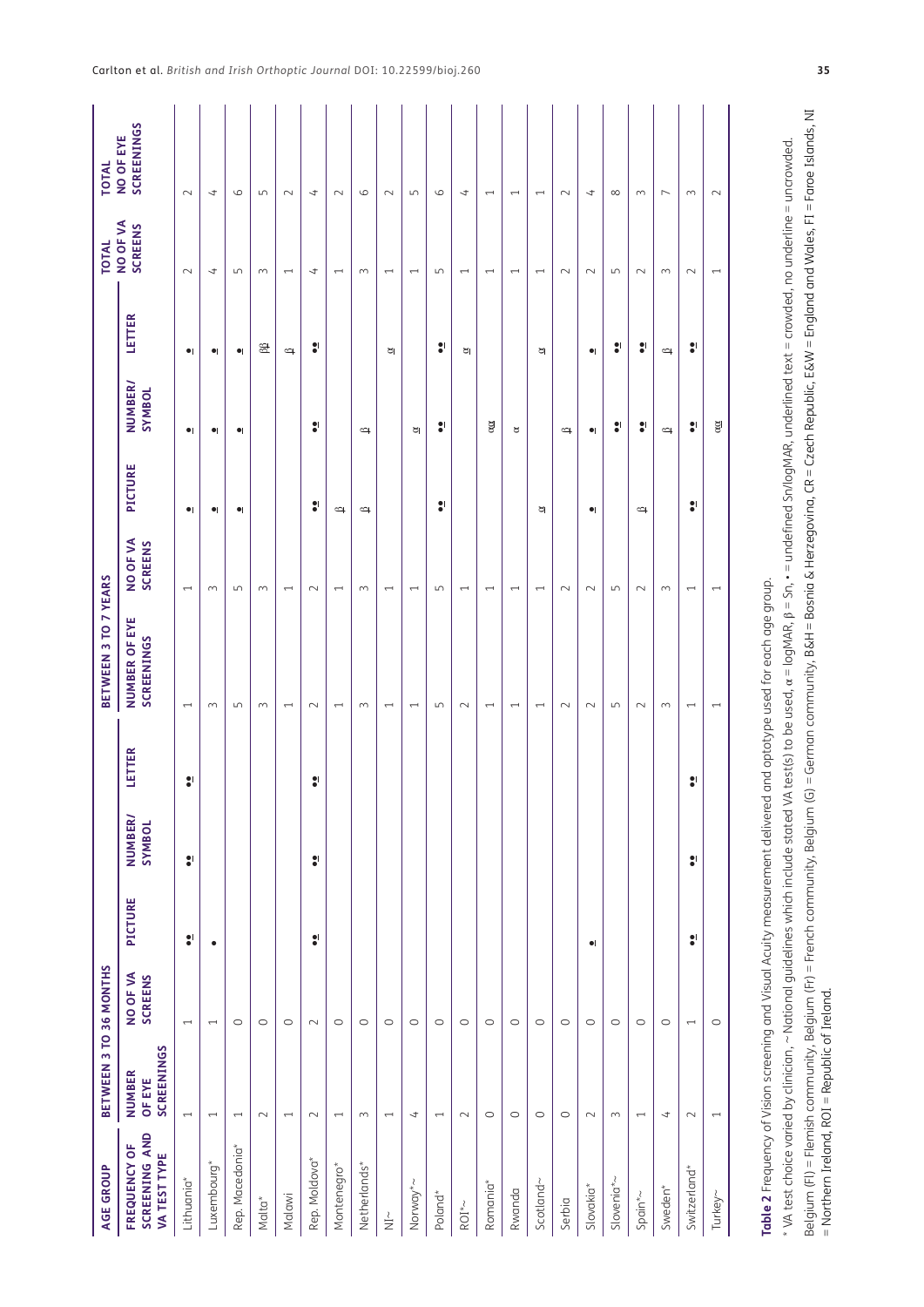number, symbol or letter tests are used. Also shown are whether these are crowded/linear tests or uncrowded/ single optotypes, logMAR based tests, Snellen based tests or a mixture of logMAR and Snellen. The majority (83%) of programmes used crowded or linear optotypes, but use of standardised progression logMAR charts was less prevalent (26%). Despite widespread availability of 'gold standard' VA tests using crowded and logMAR progression tests, they are often not used as part of vision screening programmes. Use of only Snellen tests occurred in 40% of countries, with 30% of countries reporting variability in use of logMAR and Snellen based on factors such as the region, availability of tests and clinician's preference.

The questionnaire asked CRs to list the tests used for assessment of VA. Thirty-five different tests were used across the 46 countries. [Table 3](#page-10-0) (and Supplementary [Table 2](#page-8-0)) provides more detailed information on the specific ages that each type of VA screening intervention is offered to each child within a country or region(s) of that country.

Whilst VA is used as the only childhood vision screening test in five countries (Albania, Bulgaria, England & Wales, Northern Ireland and Rwanda), further tests are included in screening programmes in the majority (89%) of countries or regions. These tests include limited further assessments, such as cover test and ocular movements, to fuller assessments of binocular vision, including stereotests. The tests used in each country to screen within each age group are shown in [Tables 4A](#page-14-0) to [4C.](#page-14-0) From birth to 3 months [\(Table 4A](#page-14-0)), the number of tests employed varies between countries from 0 to 10. Between 3 and 36 months of age [\(Table 4B\)](#page-14-0), the number of screening tests carried out varies from 0 to 15, with 5 countries offering no screening within this age group. At age 3 to 7 years [\(Table 4C\)](#page-14-0), vision screening is completed in at least one region of each country using between 1 and 15 tests, with all countries completing a test of VA, as further detailed earlier in [Tables 2](#page-8-0) and [3.](#page-10-0)

In at least one region, 17 countries (37%) screen for colour vision defects, all between ages 3 to 7 years and seven of these countries also screen colour vision at age 3–36 months. Use of autorefractors or photoscreening devices to screen for amblyogenic risk factors in the 3 to 36-month age group occurs in 14 (30%) countries and between 3 and 7 years in 18 (39%) countries, although some of these regions or countries require private funding to receive this screening test intervention (see [Table 4\)](#page-14-0). Many CRs reported that specific protocols were not in place for these additional or alternative tests and the choice of tests is decided through clinical judgement, professional opinion and/or clinician preferences.

#### **OUTCOME DATA**

Audit data was rarely available to the CRs, as it was rarely collected or was audited centrally and not accessible. There is limited evidence relating to the outcomes of

the vision screening carried out in the 46 countries for which questionnaires were analysed. This was despite the best efforts of CRs who were well placed to be able to access available data. Only one country submitted complete prevalence data for the four categories of amblyopia (treated or untreated amblyopia, persistent amblyopia, strabismus and cataract) with 20 countries providing no data for any of the categories. Just 17 of the 46 (37%) countries provided information on coverage, for either national or regional programmes. Only one (2%) country submitted complete screening evaluation data (i.e., coverage, number of false positives, false negatives, sensitivity, specificity and positive predictive values), with 20 (43%) providing partial data and 25 (54%) providing no data for any of these categories.

Only two countries have complete data on the percentage of children treated for amblyopia, strabismus and cataract, 4 countries provided partial data and 39 countries (85%) were unable to provide any data in relation to numbers receiving treatment.

## **DISCUSSION**

This survey confirmed the (major) variation found in the preliminary study by Sloot et al. [\(2015](#page-19-4)). In the current study the questionnaire was expanded, more countries were included, data were validated and checked with available literature, all of which make our conclusions more robust. Vision screening varies within and between countries in respect to funding, organisation, screening professionals, tests, frequency and ages screened. A total of 13 different professions were reported to deliver vision screening across the 46 countries over all age groups. Most countries had different professions delivering the screening at the same age across or within regions. For well babies born at full term, eight different medical professionals, most employed medically trained doctors (paediatricians, GPs, ophthalmologists or neonatologists) for this role, whilst in some programmes, personnel with nursing backgrounds or orthoptists delivered the infant screening. At 3 to 36 months, 9 different health professionals delivered screening, the majority still being highly medically trained (paediatricians, GPs and ophthalmologists) and hence more expensive. Screening professionals with nursing backgrounds were increasingly used to deliver screening at 3–36 months (38%), and in one country, the use of less qualified, trained screeners was employed (healthcare assistants). In the 3 to 7-year age group, the most frequently used screening professional were qualified nurses (52%), but professions with more medical or eye specific training were also employed for this task (ophthalmologists 40%, GPs 38%, paediatricians 36%). At this more co-operative age (i.e., 3–7 years) there were still only a small number of countries that employed trained vision screeners from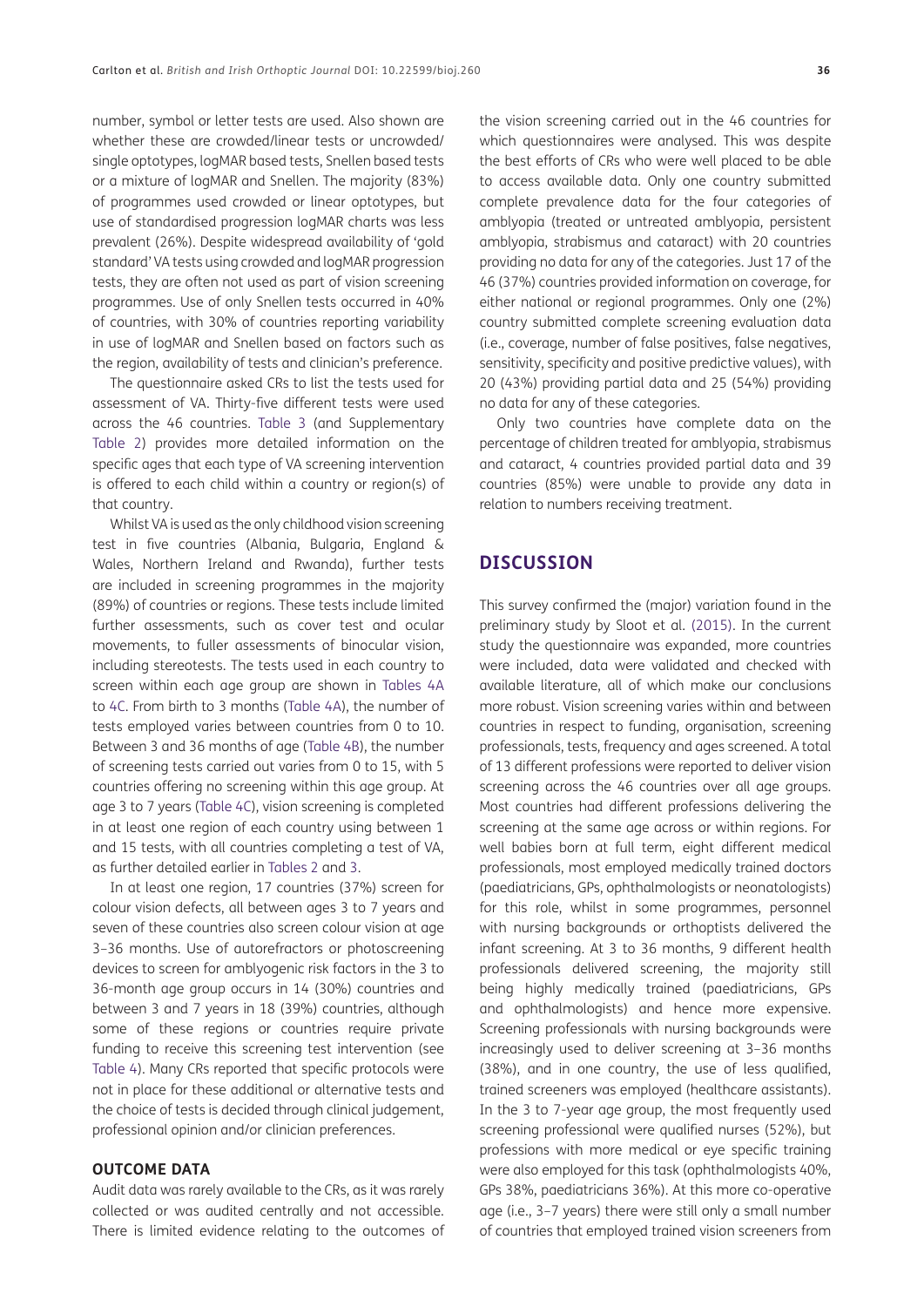|                |           | <b>AGE IN YEARS</b> |                       |                |           |                       |                       |                      |                             |                         |                       |                      |                       |                      |                       | <b>TOTAL N OF VA</b>     |
|----------------|-----------|---------------------|-----------------------|----------------|-----------|-----------------------|-----------------------|----------------------|-----------------------------|-------------------------|-----------------------|----------------------|-----------------------|----------------------|-----------------------|--------------------------|
|                | $\pmb{0}$ | 1                   |                       | $\overline{2}$ |           | 3                     |                       | 4                    |                             | $\overline{\mathbf{5}}$ |                       | 6                    |                       | $\overline{7}$       |                       | <b>SCREENS</b>           |
| Albania        |           |                     |                       |                | $\bullet$ |                       | $\bullet$             |                      |                             |                         |                       |                      | $\bullet$             |                      |                       | 3                        |
| Austria        |           |                     |                       |                |           |                       | $\alpha$              |                      | $\alpha$                    |                         | $\alpha$              |                      |                       |                      |                       | $\overline{3}$           |
| Belgium (Fl)   |           | $\bullet$           |                       | $\bullet$      |           | $\underline{\bullet}$ |                       | $\bullet$            |                             |                         |                       | $\bullet$            |                       |                      |                       | 5                        |
| Belgium (Fr)   |           |                     | $\underline{\bullet}$ |                |           | $\bullet$             |                       |                      |                             | $\bullet$               |                       |                      |                       | $\bullet$            |                       | $\sqrt{4}$               |
| Belgium (G)    |           |                     | $\bullet$             |                |           | $\bullet$             |                       | $\bullet$            |                             |                         |                       | $\bullet$            |                       |                      |                       | $\sqrt{4}$               |
| Bosnia         |           |                     |                       |                |           |                       | $\bullet$             |                      | $\bullet$                   |                         |                       |                      |                       |                      |                       | $\sqrt{2}$               |
| Bulgaria       |           |                     |                       |                |           |                       | $\bullet$             |                      |                             |                         |                       |                      |                       |                      |                       | $\,1\,$                  |
| China          |           |                     |                       |                |           | $\underline{\alpha}$  | $\underline{\alpha}$  | $\underline{\alpha}$ | $\underline{\alpha}$        | $\underline{\alpha}$    | $\underline{\alpha}$  | $\underline{\alpha}$ | $\underline{\alpha}$  | $\underline{\alpha}$ | $\underline{\alpha}$  | 10                       |
| Croatia        |           |                     |                       |                |           |                       |                       |                      | $\bullet$                   |                         |                       |                      |                       |                      | $\underline{\bullet}$ | $\overline{2}$           |
| Cyprus         | $\bullet$ |                     |                       |                |           |                       | $\underline{\bullet}$ |                      |                             |                         | $\underline{\alpha}$  |                      |                       |                      | $\beta$               | $\sqrt{4}$               |
| Czech          |           |                     |                       |                |           |                       | $\bullet$             |                      |                             |                         | $\bullet$             |                      |                       |                      | $\bullet$             | $\mathsf 3$              |
| Denmark        |           |                     |                       |                |           |                       | $\beta$               |                      | $\beta$                     |                         | $\beta$               |                      | $\beta$               |                      | $\beta$               | 5                        |
| <b>E&amp;W</b> |           |                     |                       |                |           |                       |                       |                      | $\underline{\alpha}$        |                         |                       |                      |                       |                      |                       | $\,1\,$                  |
| Estonia        |           |                     |                       |                |           |                       | $\underline{\bullet}$ |                      |                             |                         |                       |                      | $\underline{\bullet}$ |                      |                       | $\sqrt{2}$               |
| Faroes         |           |                     |                       |                |           |                       | $\beta$               |                      | $\beta$                     |                         | $\beta$               |                      | $\beta$               |                      | $\beta$               | 5                        |
| Finland        |           |                     |                       |                |           |                       |                       |                      | $\beta$                     |                         | $\beta$               |                      | $\beta$               |                      | $\beta$               | $\sqrt{4}$               |
| France         |           |                     |                       |                | $\bullet$ |                       | $\bullet$             |                      | $\bullet$                   |                         |                       |                      |                       |                      |                       | $\mathsf 3$              |
| Germany        |           |                     |                       |                |           |                       |                       |                      | $\beta$                     |                         | $\underline{\beta}$   |                      | $\beta$               |                      |                       | $\mathsf 3$              |
| Greece         |           |                     |                       |                |           |                       |                       | $\underline{\alpha}$ |                             |                         | $\underline{\alpha}$  |                      |                       |                      | $\underline{\alpha}$  | $\mathsf 3$              |
| Hungary        |           |                     |                       |                |           | $\underline{\alpha}$  |                       | $\underline{\alpha}$ |                             | $\underline{\alpha}$    |                       | $\underline{\alpha}$ |                       | $\underline{\alpha}$ |                       | 5                        |
| Iceland        |           |                     |                       |                |           |                       |                       |                      | $\underline{\alpha}$        |                         |                       |                      | $\underline{\alpha}$  |                      |                       | $\sqrt{2}$               |
| India          |           | $\bullet$           |                       | $\bullet$      |           | $\bullet$             |                       | $\beta$              |                             | β                       |                       | $\beta$              |                       | $\beta$              |                       | $\overline{\phantom{a}}$ |
| Israel         |           |                     |                       |                |           |                       | $\beta$               |                      | $\beta$                     |                         |                       |                      | $\beta$               |                      | $\underline{\beta}$   | $\overline{4}$           |
| Italy          |           |                     |                       |                |           |                       | $\bullet$             |                      |                             |                         |                       |                      | $\bullet$             |                      |                       | $\sqrt{2}$               |
| Kosovo         |           |                     |                       |                |           |                       | $\beta$               |                      |                             |                         |                       |                      | $\boldsymbol{\beta}$  |                      |                       | $\sqrt{2}$               |
| Latvia         |           |                     | $\bullet$             |                |           |                       | $\underline{\bullet}$ |                      |                             |                         |                       |                      | $\underline{\bullet}$ |                      |                       | $\overline{3}$           |
| Lithuania      |           |                     | $\bullet$             |                |           |                       | $\bullet$             |                      |                             |                         |                       |                      |                       |                      |                       | $\sqrt{2}$               |
| Luxembourg     |           |                     |                       |                |           | $\bullet$             | $\bullet$             |                      | $\bullet$                   |                         | $\bullet$             |                      |                       |                      |                       | $\sqrt{4}$               |
| Rep. Macedonia |           |                     |                       |                |           |                       | $\underline{\bullet}$ | $\bullet$            | $\hat{\textbf{z}}$          |                         | $\bullet$             |                      | $\hat{\mathbf{z}}$    |                      |                       | 5                        |
| Malta          |           |                     |                       |                |           |                       | $\beta$               |                      |                             |                         | $\beta$               |                      |                       |                      | $\beta$               | $\overline{3}$           |
| Malawi         |           |                     |                       |                |           |                       |                       |                      |                             |                         |                       |                      | $\beta$               |                      |                       | $\,1\,$                  |
| Rep. Moldova   |           |                     | $\bullet$             |                | $\bullet$ |                       | $\bullet$             |                      |                             |                         |                       |                      |                       |                      | $\bullet$             | 4                        |
| Montenegro     |           |                     |                       |                |           |                       |                       |                      |                             |                         |                       |                      | $\beta$               |                      |                       | $\,1\,$                  |
| Netherlands    |           |                     |                       |                |           |                       | $\underline{\beta}$   |                      | $\underline{\beta}$         |                         | $\underline{\beta}$   |                      |                       |                      |                       | $\overline{3}$           |
| $\rm NI$       |           |                     |                       |                |           |                       |                       |                      | $\underline{\alpha}$        |                         |                       |                      |                       |                      |                       | $\,1\,$                  |
| Norway         |           |                     |                       |                |           |                       |                       |                      | $\underline{\alpha}$        |                         |                       |                      |                       |                      |                       | $\,1\,$                  |
| Poland         |           |                     |                       |                |           |                       | $\bullet$             |                      | $\bullet$                   |                         | $\underline{\bullet}$ |                      | $\bullet$             |                      | $\underline{\bullet}$ | 5                        |
| ROI            |           |                     |                       |                |           |                       |                       |                      | $\pmb{\alpha}$              |                         |                       |                      |                       |                      |                       | $\,1\,$                  |
| Romania        |           |                     |                       |                |           |                       | $\pmb{\alpha}$        |                      |                             |                         |                       |                      |                       |                      |                       | $\,1\,$                  |
| Rwanda         |           |                     |                       |                |           |                       |                       | $\alpha$             |                             |                         |                       |                      |                       |                      |                       | $\,1\,$                  |
| Scotland       |           |                     |                       |                |           |                       |                       | $\underline{\alpha}$ |                             |                         |                       |                      |                       |                      |                       | $\,1\,$                  |
| Serbia         |           |                     |                       |                |           |                       | $\beta$               |                      |                             |                         |                       |                      | $\beta$               |                      |                       | $\overline{2}$           |
| Slovakia       |           |                     |                       |                |           |                       | $\bullet$             |                      |                             |                         | $\bullet$             |                      | $\bullet$             |                      |                       | $\overline{3}$           |
| Slovenia       |           |                     |                       |                |           |                       | $\bullet$             | $\bullet$            | $\pmb{\underline{\bullet}}$ |                         | $\bullet$             |                      |                       |                      | $\bullet$             | 5                        |
| Spain          |           |                     |                       |                |           |                       |                       |                      | $\bullet$                   |                         |                       |                      | $\bullet$             |                      |                       | $\overline{2}$           |
| Sweden         |           |                     |                       |                |           |                       |                       |                      | $\underline{\beta}$         | $\beta$                 |                       |                      | $\beta$               |                      |                       | $\overline{3}$           |
| Switzerland    |           |                     |                       |                |           | $\bullet$             | $\underline{\bullet}$ |                      |                             |                         |                       |                      |                       |                      |                       | $\overline{2}$           |
| Turkey         |           |                     |                       |                |           |                       | $\underline{\alpha}$  |                      |                             |                         |                       |                      | $\underline{\alpha}$  |                      |                       | $\overline{2}$           |

<span id="page-10-0"></span>**Table 3** Age, frequency and test type used for visual acuity screening.

Belgium (Fl) = Flemish community, Belgium (Fr) = French community, Belgium (G) = German community, B&H = Bosnia & Herzegovina, CR = Czech Republic, E&W = England and Wales, FI = Faroe Islands, NI = Northern Ireland, ROI = Republic of Ireland.

*Key* – α = logMAR, β = Snellen, • = undefined Sn/logMAR, underlined text = crowded, no underline = uncrowded.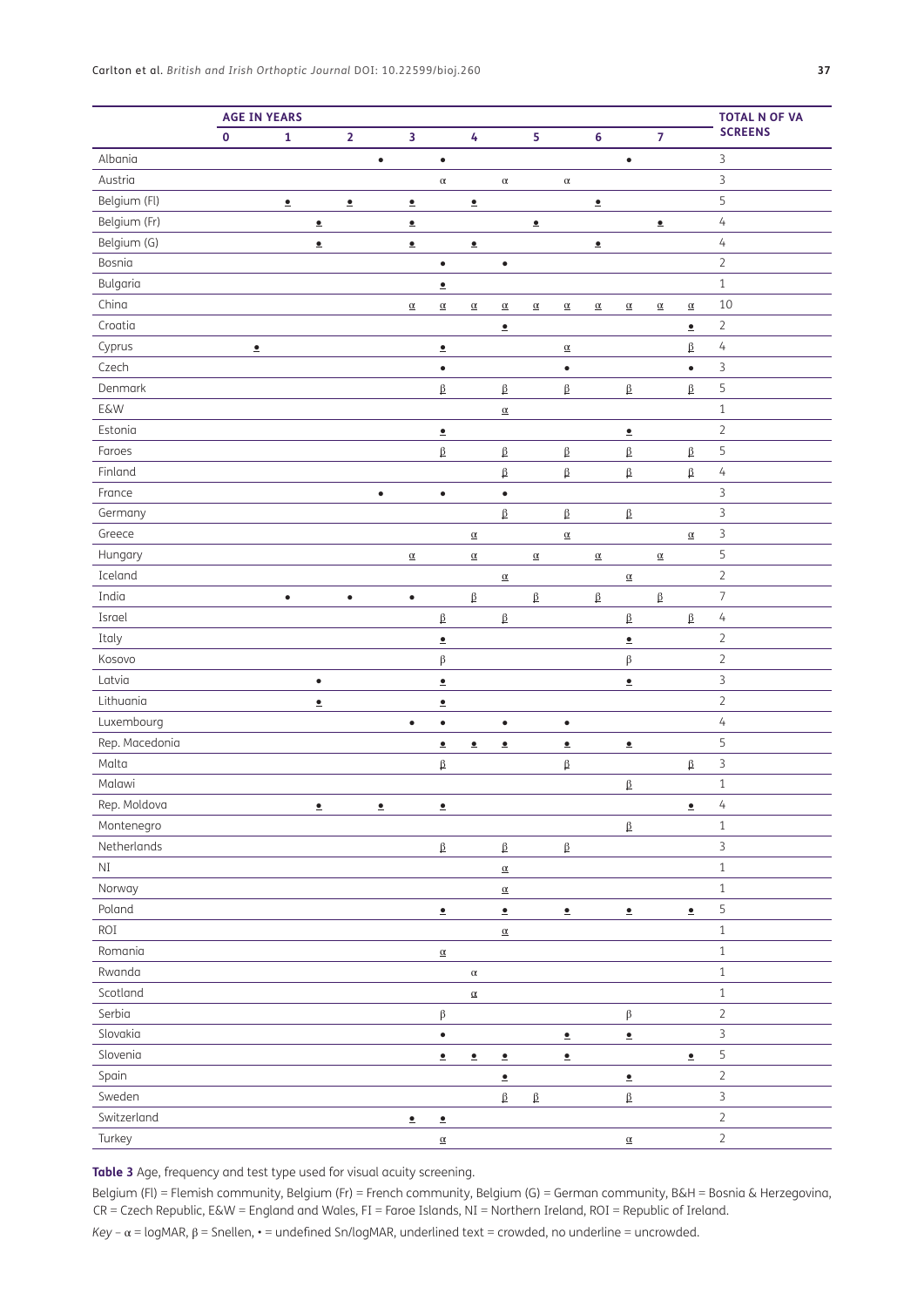|                      | ΕI           | <b>RR</b>    | F            | <b>PR</b>    | <b>PM</b>    | EM           | н            | <b>RE</b>    | <b>CT</b>    | <b>ACT</b>   | VA | S | AU | <b>AS</b> | <b>BIG</b> | CV | <b>OTH</b>           | <b>TOTAL</b><br>NO. OF<br><b>TESTS</b> |
|----------------------|--------------|--------------|--------------|--------------|--------------|--------------|--------------|--------------|--------------|--------------|----|---|----|-----------|------------|----|----------------------|----------------------------------------|
| TABLE 4A: 0-3 MONTHS |              |              |              |              |              |              |              |              |              |              |    |   |    |           |            |    |                      |                                        |
| Albania              | $\checkmark$ | $\checkmark$ |              |              |              |              |              |              |              |              |    |   |    |           |            |    |                      | 2                                      |
| Austria              | $\checkmark$ | $\checkmark$ |              |              |              |              |              |              |              |              |    |   |    |           |            |    |                      | $\mathbf{2}$                           |
| Belgium              | $\checkmark$ | $\checkmark$ | $\checkmark$ | $\checkmark$ |              |              |              |              |              |              |    |   |    |           |            |    |                      | 4                                      |
| Bosnia               | $\checkmark$ | $\checkmark$ | $\checkmark$ | $\checkmark$ |              | $\checkmark$ | $\checkmark$ | $\checkmark$ |              |              |    |   |    |           |            |    |                      | 7                                      |
| Bulgaria             |              | $\checkmark$ |              |              |              |              |              |              |              |              |    |   |    |           |            |    |                      | $\mathbf 1$                            |
| China                |              |              |              |              |              |              |              | $\checkmark$ |              |              |    |   |    |           |            |    |                      | 1                                      |
| Croatia              | $\checkmark$ | $\checkmark$ | $\checkmark$ | $\checkmark$ | $\checkmark$ | $\checkmark$ | $\checkmark$ | $\checkmark$ |              |              |    |   |    |           |            |    |                      | 8                                      |
| Cyprus               | $\checkmark$ | $\checkmark$ | $\checkmark$ | $\checkmark$ |              |              |              |              |              |              |    |   |    |           |            |    |                      | 4                                      |
| Czech                | $\checkmark$ | $\checkmark$ | $\checkmark$ |              |              | $\checkmark$ |              |              |              |              |    |   |    |           |            |    |                      | 4                                      |
| Denmark              | $\checkmark$ |              | $\checkmark$ |              |              |              |              | $\checkmark$ | $\checkmark$ |              |    |   |    |           |            |    |                      | 4                                      |
| <b>E&amp;W</b>       | $\checkmark$ | $\checkmark$ | $\checkmark$ | $\checkmark$ | $\checkmark$ | $\checkmark$ | $\checkmark$ |              | $\checkmark$ |              |    |   |    |           |            |    |                      | 8                                      |
| Estonia              | $\checkmark$ | $\checkmark$ |              |              |              |              |              |              |              |              |    |   |    |           |            |    |                      | $\overline{\mathbf{2}}$                |
| Faroes               | $\checkmark$ | $\checkmark$ | $\checkmark$ |              | $\checkmark$ |              |              |              |              |              |    |   |    |           |            |    |                      | 4                                      |
| Finland              | $\checkmark$ | $\checkmark$ |              | $\checkmark$ | $\checkmark$ |              |              |              |              |              |    |   |    |           |            |    |                      | 4                                      |
| France               | $\checkmark$ | $\checkmark$ | $\checkmark$ | $\checkmark$ | $\checkmark$ | $\checkmark$ | $\checkmark$ |              |              |              |    |   |    |           |            |    |                      | $\overline{7}$                         |
| Germany              | $\checkmark$ | $\checkmark$ | $\checkmark$ |              |              | $\checkmark$ |              |              |              |              |    |   |    |           |            |    |                      | 4                                      |
| Greece               | $\checkmark$ | $\checkmark$ | $\checkmark$ | $\checkmark$ | $\checkmark$ | $\checkmark$ | $\checkmark$ | $\checkmark$ |              |              |    |   |    |           |            |    |                      | 8                                      |
| Hungary              | $\checkmark$ | $\checkmark$ | $\checkmark$ | $\checkmark$ |              | $\checkmark$ | $\checkmark$ |              |              |              |    |   |    |           |            |    |                      | 6                                      |
| Iceland              | $\checkmark$ | $\checkmark$ | $\checkmark$ |              |              | $\checkmark$ |              |              | $\checkmark$ | $\checkmark$ |    |   |    |           |            |    |                      | 6                                      |
| India                | $\checkmark$ | $\checkmark$ | $\checkmark$ | $\checkmark$ | $\checkmark$ | $\checkmark$ | $\checkmark$ | $\checkmark$ | $\checkmark$ | $\checkmark$ |    |   |    |           |            |    |                      | 10                                     |
| Israel               | $\checkmark$ | $\checkmark$ | $\checkmark$ |              |              | $\checkmark$ |              |              |              |              |    |   |    |           |            |    |                      | 4                                      |
| Italy                | $\checkmark$ | $\checkmark$ |              |              |              | ✓            |              |              |              |              |    |   |    |           |            |    |                      | 3                                      |
| Kosovo               | $\checkmark$ | $\checkmark$ | $\checkmark$ | $\checkmark$ |              | $\checkmark$ |              |              |              |              |    |   |    |           |            |    |                      | 5                                      |
| Latvia               |              | $\checkmark$ |              |              |              | ✓            | $\checkmark$ |              | $\checkmark$ |              |    |   |    |           |            |    |                      | 4                                      |
| Lithuania            |              | $\checkmark$ |              |              |              |              |              |              |              |              |    |   |    |           |            |    |                      | $\mathbf 1$                            |
| Luxembourg           | $\checkmark$ | $\checkmark$ |              | $\checkmark$ |              |              | $\checkmark$ |              |              |              |    |   |    |           |            |    |                      | 4                                      |
| Rep. Macedonia       | $\checkmark$ | $\checkmark$ | $\checkmark$ | $\checkmark$ |              | $\checkmark$ |              | $\checkmark$ |              |              |    |   |    |           |            |    |                      | 6                                      |
| Malta                | $\checkmark$ | $\checkmark$ | $\checkmark$ |              |              | $\checkmark$ |              |              |              |              |    |   |    |           |            |    |                      | 4                                      |
| Malawi               | $\checkmark$ | $\checkmark$ |              |              |              |              |              |              |              |              |    |   |    |           |            |    |                      | $\mathbf{2}$                           |
| Rep. Moldova         | $\checkmark$ | $\checkmark$ |              | $\checkmark$ |              |              |              |              |              |              |    |   |    |           |            |    |                      | 3                                      |
| Montenegro           | $\checkmark$ | $\checkmark$ | $\checkmark$ |              |              | $\checkmark$ |              |              |              |              |    |   |    |           |            |    |                      | 4                                      |
| Netherlands          | $\checkmark$ | $\checkmark$ | $\checkmark$ | $\checkmark$ |              | $\checkmark$ | $\checkmark$ | $\checkmark$ | $\checkmark$ |              |    |   |    |           |            |    |                      | 8                                      |
| $\rm NI$             | $\checkmark$ | $\checkmark$ | $\checkmark$ |              |              |              |              |              |              |              |    |   |    |           |            |    |                      | 3                                      |
| Norway               | $\checkmark$ | $\checkmark$ | $\checkmark$ |              |              |              |              |              |              |              |    |   |    |           |            |    | $\checkmark^{\star}$ | 4                                      |
| Poland               |              | $\checkmark$ | $\checkmark$ | $\checkmark$ |              |              |              |              |              |              |    |   |    |           |            |    |                      | 3                                      |
| ROI                  | $\checkmark$ | $\checkmark$ | $\checkmark$ |              |              |              |              |              |              |              |    |   |    |           |            |    |                      | 3                                      |
| Romania              | $\checkmark$ | $\checkmark$ |              | $\checkmark$ | $\checkmark$ |              |              |              |              |              |    |   |    |           |            |    |                      | 4                                      |
| Rwanda               |              |              |              |              |              |              |              |              |              |              |    |   |    |           |            |    |                      | $\pmb{0}$                              |
| Scotland             | $\checkmark$ | $\checkmark$ |              |              |              |              |              |              |              |              |    |   |    |           |            |    |                      | $\mathbf 2$                            |
| Serbia               | $\checkmark$ |              | $\checkmark$ | $\checkmark$ | $\checkmark$ | $\checkmark$ | $\checkmark$ |              |              |              |    |   |    |           |            |    |                      | 6                                      |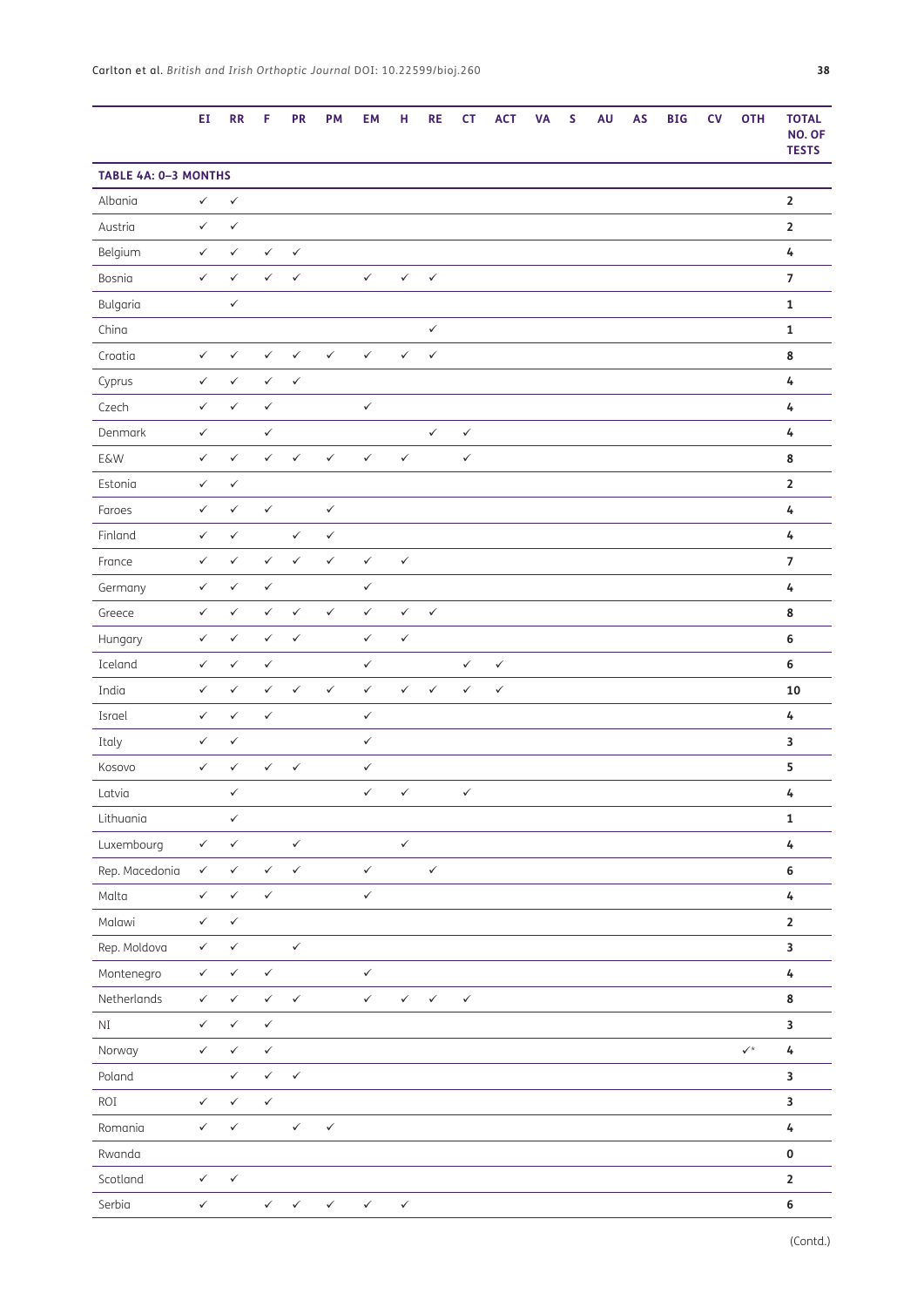|                            | ΕI           | <b>RR</b>    | F            | <b>PR</b>    | <b>PM</b>    | <b>EM</b>    | н            | <b>RE</b>    | <b>CT</b>    | <b>ACT</b>   | <b>VA</b>    | S            | AU           | <b>AS</b>                           | <b>BIG</b>                          | <b>CV</b>    | <b>OTH</b>                   | <b>TOTAL</b><br>NO. OF<br><b>TESTS</b> |
|----------------------------|--------------|--------------|--------------|--------------|--------------|--------------|--------------|--------------|--------------|--------------|--------------|--------------|--------------|-------------------------------------|-------------------------------------|--------------|------------------------------|----------------------------------------|
| Slovakia                   | $\checkmark$ | $\checkmark$ | $\checkmark$ |              |              | $\checkmark$ |              |              |              |              |              |              |              |                                     |                                     |              |                              | 4                                      |
| Slovenia                   | $\checkmark$ | $\checkmark$ | $\checkmark$ | $\checkmark$ | $\checkmark$ | $\checkmark$ |              |              |              |              |              |              |              |                                     |                                     |              |                              | $\boldsymbol{6}$                       |
| Spain                      | $\checkmark$ | $\checkmark$ |              | $\checkmark$ |              | $\checkmark$ |              |              |              |              |              |              |              |                                     |                                     |              |                              | 4                                      |
| Sweden                     | $\checkmark$ | $\checkmark$ | $\checkmark$ | $\checkmark$ | $\checkmark$ | $\checkmark$ |              |              |              |              |              |              |              |                                     |                                     |              |                              | 6                                      |
| Switzerland                | $\checkmark$ |              | $\checkmark$ | $\checkmark$ |              |              |              | $\checkmark$ |              |              |              |              |              |                                     |                                     |              |                              | 4                                      |
| Turkey                     | $\checkmark$ | $\checkmark$ |              | $\checkmark$ |              |              | $\checkmark$ |              |              |              |              |              |              |                                     |                                     |              |                              | 4                                      |
| No of countries            | 40           | 41           | 29           | 23           | 11           | 23           | 12 9         |              | 6            | $\mathbf{2}$ | $\pmb{0}$    | $\pmb{0}$    | 0            | 0                                   | $\pmb{0}$                           | $\pmb{0}$    | $\pmb{0}$                    |                                        |
| * General eye examination. |              |              |              |              |              |              |              |              |              |              |              |              |              |                                     |                                     |              |                              |                                        |
| TABLE 4B: 3-36 MONTHS      |              |              |              |              |              |              |              |              |              |              |              |              |              |                                     |                                     |              |                              |                                        |
| Albania                    |              |              |              |              |              |              |              |              |              |              | $\checkmark$ |              |              |                                     |                                     |              |                              | $\mathbf{1}$                           |
| Austria                    | $\checkmark$ | $\checkmark$ | $\checkmark$ | $\checkmark$ | $\checkmark$ | $\checkmark$ |              | $\checkmark$ | $\checkmark$ |              |              |              |              |                                     |                                     |              |                              | 8                                      |
| Belgium                    | $\checkmark$ |              | $\checkmark$ | $\checkmark$ |              | $\checkmark$ | $\checkmark$ |              | $\checkmark$ |              | $\checkmark$ | $\checkmark$ | $\checkmark$ | $\checkmark$                        | $\checkmark$                        | $\checkmark$ |                              | 12                                     |
| Bosnia                     | $\checkmark$ | $\checkmark$ | $\checkmark$ | $\checkmark$ |              | $\checkmark$ | $\checkmark$ | $\checkmark$ | $\checkmark$ | $\checkmark$ |              |              | $\checkmark$ |                                     |                                     |              |                              | 10                                     |
| Bulgaria                   |              |              |              |              |              |              |              |              |              |              |              |              |              |                                     |                                     |              |                              | $\pmb{0}$                              |
| China                      | $\checkmark$ |              |              |              |              | $\checkmark$ | $\checkmark$ | $\checkmark$ | $\checkmark$ | $\checkmark$ |              |              |              | $\checkmark$                        |                                     |              |                              | $\overline{7}$                         |
| Croatia                    | $\checkmark$ | $\checkmark$ | $\checkmark$ | $\checkmark$ | $\checkmark$ | $\checkmark$ | $\checkmark$ |              | $\checkmark$ | $\checkmark$ |              |              |              |                                     |                                     |              |                              | 9                                      |
| Cyprus                     | $\checkmark$ | $\checkmark$ | $\checkmark$ | $\checkmark$ | $\checkmark$ | $\checkmark$ |              | $\checkmark$ | $\checkmark$ | $\checkmark$ | $\checkmark$ | $\checkmark$ | $\checkmark$ |                                     |                                     |              |                              | 12                                     |
| Czech                      | $\checkmark$ |              | $\checkmark$ |              |              | $\checkmark$ |              |              |              |              |              |              |              | $\checkmark$                        |                                     |              |                              | 4                                      |
| Denmark                    | $\checkmark$ |              | $\checkmark$ |              |              |              |              | $\checkmark$ | $\checkmark$ |              |              |              |              |                                     |                                     |              |                              | 4                                      |
| E&W                        |              |              |              |              |              |              |              |              |              |              |              |              |              |                                     |                                     |              |                              | $\mathbf 0$                            |
| Estonia                    | $\checkmark$ | $\checkmark$ | $\checkmark$ |              |              | $\checkmark$ | $\checkmark$ |              |              |              |              |              |              |                                     |                                     |              |                              | 5                                      |
| Faroes                     | $\checkmark$ | $\checkmark$ | $\checkmark$ |              | $\checkmark$ |              | $\checkmark$ |              |              |              |              |              |              |                                     |                                     |              |                              | 5                                      |
| Finland                    | $\checkmark$ | $\checkmark$ | $\checkmark$ |              | $\checkmark$ | $\checkmark$ | $\checkmark$ |              | $\checkmark$ |              |              |              |              |                                     |                                     |              |                              | $\overline{7}$                         |
| France                     | $\checkmark$ | $\checkmark$ | $\checkmark$ | $\checkmark$ | $\checkmark$ | $\checkmark$ | $\checkmark$ |              | $\checkmark$ | $\checkmark$ | $\checkmark$ | $\checkmark$ |              | $\checkmark$                        |                                     | $\checkmark$ |                              | 13                                     |
| Germany                    | $\checkmark$ | $\checkmark$ | $\checkmark$ | $\checkmark$ | $\checkmark$ | ✓            | $\checkmark$ |              |              |              |              |              |              | $\overline{\underline{\checkmark}}$ |                                     |              |                              | $\bf8$                                 |
| Greece                     | $\checkmark$ | $\checkmark$ | $\checkmark$ | $\checkmark$ | $\checkmark$ | $\checkmark$ | $\checkmark$ | $\checkmark$ | $\checkmark$ | $\checkmark$ |              |              |              |                                     |                                     |              |                              | 10                                     |
| Hungary                    | $\checkmark$ | $\checkmark$ | $\checkmark$ | $\checkmark$ |              | $\checkmark$ | $\checkmark$ |              | $\checkmark$ | $\checkmark$ | $\checkmark$ | $\checkmark$ | $\leq$       | $\leq$                              | $\overline{\underline{\checkmark}}$ | $\checkmark$ |                              | 14                                     |
| Iceland                    | $\checkmark$ | $\checkmark$ | $\checkmark$ |              |              | $\checkmark$ |              |              | $\checkmark$ | $\checkmark$ |              |              |              |                                     |                                     |              |                              | $\boldsymbol{6}$                       |
| India                      | $\checkmark$ | $\checkmark$ | $\checkmark$ | $\checkmark$ | $\checkmark$ | $\checkmark$ | $\checkmark$ | $\checkmark$ | $\checkmark$ | $\checkmark$ | $\checkmark$ | $\checkmark$ | $\checkmark$ |                                     |                                     | $\checkmark$ | $\checkmark^{**}$            | 15                                     |
| Israel                     | $\checkmark$ |              | $\checkmark$ |              | $\checkmark$ |              | $\checkmark$ |              |              |              |              |              |              |                                     |                                     |              |                              | $\pmb{4}$                              |
| Italy                      | $\checkmark$ | $\checkmark$ | $\checkmark$ |              |              | $\checkmark$ | $\checkmark$ | $\checkmark$ | $\checkmark$ |              |              |              |              |                                     |                                     |              |                              | $\boldsymbol{7}$                       |
| Kosovo                     | $\checkmark$ | $\checkmark$ | $\checkmark$ |              | $\checkmark$ | $\checkmark$ |              |              | $\checkmark$ | $\checkmark$ |              | $\checkmark$ | $\checkmark$ |                                     |                                     |              |                              | 9                                      |
| Latvia                     | $\checkmark$ | $\checkmark$ |              |              |              | $\checkmark$ |              |              | $\checkmark$ |              | $\checkmark$ | $\checkmark$ |              |                                     |                                     |              | $\checkmark^{\star}$         | 8                                      |
| Lithuania                  | $\checkmark$ | $\checkmark$ | $\checkmark$ | $\checkmark$ | $\checkmark$ | $\checkmark$ | $\checkmark$ | $\checkmark$ | $\checkmark$ | $\checkmark$ | $\checkmark$ | $\checkmark$ | $\checkmark$ | $\checkmark$                        |                                     | $\checkmark$ |                              | 15                                     |
| Luxembourg                 | $\checkmark$ |              | $\checkmark$ | $\checkmark$ |              | $\checkmark$ | $\checkmark$ |              | $\checkmark$ | $\checkmark$ | $\checkmark$ | $\checkmark$ | $\checkmark$ | $\checkmark$                        |                                     |              | $\checkmark$ ***             | 12                                     |
| Rep. Macedonia             | $\checkmark$ | $\checkmark$ | $\checkmark$ | $\checkmark$ |              | $\checkmark$ |              | $\checkmark$ | $\checkmark$ |              |              |              |              |                                     |                                     |              |                              | $\overline{7}$                         |
| Malta                      | $\checkmark$ | $\checkmark$ | $\checkmark$ | $\checkmark$ | $\checkmark$ | $\checkmark$ | $\checkmark$ | $\checkmark$ | $\checkmark$ |              |              |              |              |                                     |                                     |              |                              | 9                                      |
| Malawi                     | $\checkmark$ | $\checkmark$ | $\checkmark$ | $\checkmark$ |              | $\checkmark$ | $\checkmark$ | $\checkmark$ | $\checkmark$ | $\checkmark$ |              |              |              |                                     |                                     |              |                              | 9                                      |
| Rep. Moldova               | $\checkmark$ | $\checkmark$ | $\checkmark$ | $\checkmark$ | $\checkmark$ | $\checkmark$ | $\checkmark$ | $\checkmark$ | $\checkmark$ |              | $\checkmark$ | $\checkmark$ |              | $\stackrel{\checkmark}{=}$          |                                     | $\checkmark$ | $\frac{\sqrt{2}x}{\sqrt{2}}$ | 14                                     |
| Montenegro                 | $\checkmark$ | $\checkmark$ | $\checkmark$ |              |              | $\checkmark$ |              |              |              |              |              |              |              |                                     |                                     |              |                              | $\pmb{4}$                              |
| Netherlands                | $\checkmark$ | $\checkmark$ |              | $\checkmark$ |              | $\checkmark$ |              | $\checkmark$ | $\checkmark$ |              |              |              |              |                                     |                                     |              |                              | $\boldsymbol{6}$                       |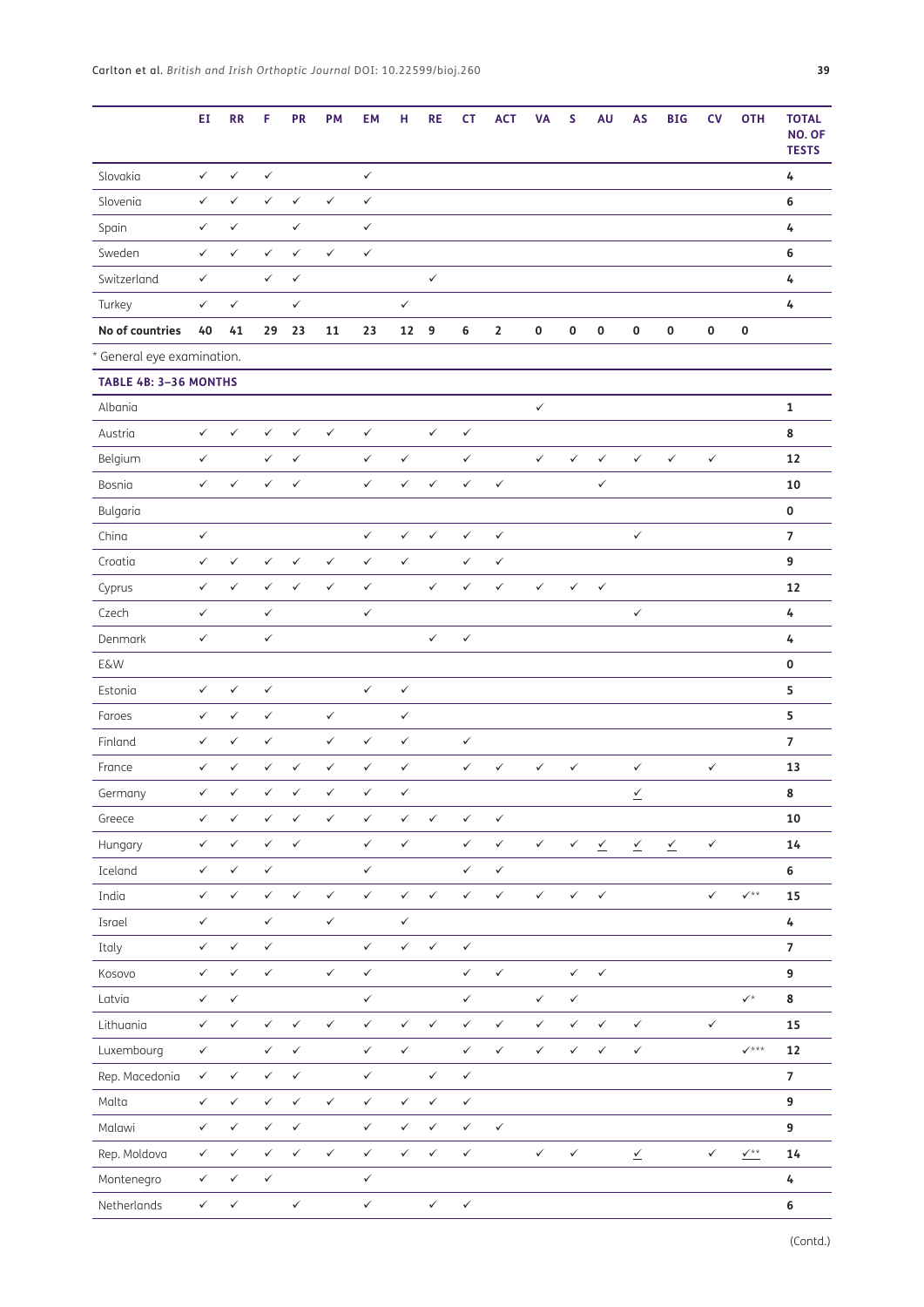|                                                                                                                 | EI                                  | <b>RR</b>                | F                        | <b>PR</b>                | <b>PM</b>                           | EM                       | н                        | <b>RE</b>                | <b>CT</b>                | <b>ACT</b>                          | <b>VA</b>                           | S                        | <b>AU</b>                           | AS                                  | <b>BIG</b>   | <b>CV</b>                           | <b>OTH</b>                        | <b>TOTAL</b><br>NO. OF<br><b>TESTS</b> |
|-----------------------------------------------------------------------------------------------------------------|-------------------------------------|--------------------------|--------------------------|--------------------------|-------------------------------------|--------------------------|--------------------------|--------------------------|--------------------------|-------------------------------------|-------------------------------------|--------------------------|-------------------------------------|-------------------------------------|--------------|-------------------------------------|-----------------------------------|----------------------------------------|
| $\rm{NI}$                                                                                                       | $\checkmark$                        |                          |                          |                          |                                     |                          |                          |                          |                          |                                     |                                     |                          |                                     |                                     |              |                                     |                                   | $\mathbf 1$                            |
| Norway                                                                                                          | $\checkmark$                        | $\checkmark$             | $\checkmark$             | $\checkmark$             |                                     |                          | $\checkmark$             |                          |                          |                                     |                                     |                          |                                     |                                     |              |                                     |                                   | 5                                      |
| Poland                                                                                                          |                                     |                          | $\checkmark$             |                          |                                     |                          | $\checkmark$             |                          |                          |                                     |                                     |                          |                                     |                                     |              |                                     |                                   | $\overline{\mathbf{2}}$                |
| ROI                                                                                                             | $\checkmark$                        |                          | $\checkmark$             |                          |                                     |                          |                          |                          |                          |                                     |                                     |                          |                                     |                                     |              |                                     |                                   | $\overline{\mathbf{2}}$                |
| Romania                                                                                                         |                                     |                          |                          |                          |                                     |                          |                          |                          |                          |                                     |                                     |                          |                                     |                                     |              |                                     |                                   | 0                                      |
| Rwanda                                                                                                          |                                     |                          |                          |                          |                                     |                          |                          |                          |                          |                                     |                                     |                          |                                     |                                     |              |                                     |                                   | 0                                      |
| Scotland                                                                                                        |                                     |                          |                          |                          |                                     |                          |                          |                          |                          |                                     |                                     |                          |                                     |                                     |              |                                     |                                   | 0                                      |
| Serbia                                                                                                          | $\checkmark$                        |                          | $\checkmark$             | $\checkmark$             | $\checkmark$                        | $\checkmark$             | $\checkmark$             |                          | $\checkmark$             | $\checkmark$                        |                                     | $\checkmark$             |                                     |                                     |              |                                     |                                   | 9                                      |
| Slovakia                                                                                                        | $\checkmark$                        |                          | $\checkmark$             |                          |                                     | $\checkmark$             |                          |                          |                          |                                     |                                     |                          |                                     |                                     |              |                                     |                                   | 3                                      |
| Slovenia                                                                                                        | $\checkmark$                        | $\checkmark$             | $\checkmark$             | $\checkmark$             | $\checkmark$                        | $\checkmark$             | $\checkmark$             |                          |                          |                                     |                                     |                          |                                     |                                     |              |                                     |                                   | $\overline{7}$                         |
| Spain                                                                                                           | $\checkmark$                        | $\checkmark$             | $\checkmark$             | $\checkmark$             |                                     | $\checkmark$             | $\checkmark$             |                          | $\checkmark$             |                                     |                                     |                          |                                     |                                     |              |                                     |                                   | 7                                      |
| Sweden                                                                                                          | $\checkmark$                        | $\checkmark$             | $\checkmark$             | $\checkmark$             |                                     | $\checkmark$             | $\checkmark$             |                          |                          |                                     |                                     |                          |                                     |                                     |              |                                     |                                   | 6                                      |
| Switzerland                                                                                                     | $\checkmark$                        | $\checkmark$             | $\checkmark$             |                          | $\checkmark$                        | $\checkmark$             | $\checkmark$             |                          | $\checkmark$             | $\checkmark$                        | $\checkmark$                        | $\checkmark$             | $\checkmark$                        | $\checkmark$                        |              | $\checkmark$                        |                                   | 13                                     |
| Turkey                                                                                                          | $\checkmark$                        | $\checkmark$             |                          | $\checkmark$             |                                     | $\checkmark$             | $\checkmark$             |                          |                          |                                     |                                     |                          |                                     |                                     |              |                                     |                                   | 5                                      |
| No of countries                                                                                                 | 39                                  | 29                       | 35                       | 23                       | 17                                  | 33                       | 27                       | 14                       | 26                       | 15                                  | 11                                  | 12                       | $\boldsymbol{9}$                    | 10                                  | $\mathbf 2$  | 7                                   | 4                                 |                                        |
| Underline denotes at private clinics only.<br>* Visual fields and convergence; ** Retinoscopy; *** Convergence. |                                     |                          |                          |                          |                                     |                          |                          |                          |                          |                                     |                                     |                          |                                     |                                     |              |                                     |                                   |                                        |
| TABLE 4C: 36 MONTHS TO 7 YEARS                                                                                  |                                     |                          |                          |                          |                                     |                          |                          |                          |                          |                                     |                                     |                          |                                     |                                     |              |                                     |                                   |                                        |
| Albania                                                                                                         |                                     |                          |                          |                          |                                     |                          |                          |                          |                          |                                     | $\checkmark$                        |                          |                                     |                                     |              |                                     | $\checkmark^*$                    | $\mathbf 2$                            |
| Austria                                                                                                         | $\checkmark$                        |                          |                          |                          |                                     |                          | $\checkmark$             |                          | $\checkmark$             |                                     | $\checkmark$                        | $\checkmark$             | $\checkmark$                        |                                     |              |                                     |                                   | 6                                      |
| Belgium                                                                                                         | $\checkmark$                        |                          |                          | $\checkmark$             |                                     | $\checkmark$             |                          |                          | $\checkmark$             |                                     | $\checkmark$                        | $\checkmark$             | $\checkmark$                        | $\checkmark$                        | $\checkmark$ | $\checkmark$                        |                                   | 10                                     |
| Bosnia                                                                                                          | $\checkmark$                        | $\checkmark$             | $\checkmark$             | $\checkmark$             | $\checkmark$                        | $\checkmark$             | $\checkmark$             |                          | $\checkmark$             | $\checkmark$                        | $\checkmark$                        | $\checkmark$             | $\checkmark$                        |                                     |              | $\checkmark$                        |                                   | 13                                     |
| Bulgaria                                                                                                        |                                     |                          |                          |                          |                                     |                          |                          |                          |                          |                                     | $\checkmark$                        |                          |                                     |                                     |              |                                     |                                   | $\mathbf{1}$                           |
| China                                                                                                           | $\checkmark$                        |                          |                          | $\checkmark$             | $\checkmark$                        | $\checkmark$             | $\checkmark$             | $\checkmark$             | $\checkmark$             | $\checkmark$                        | $\checkmark$                        | $\checkmark$             | $\checkmark$                        | $\checkmark$                        |              | $\checkmark$                        |                                   | 13                                     |
| Croatia                                                                                                         |                                     |                          |                          |                          |                                     |                          |                          |                          |                          |                                     | $\checkmark$                        |                          |                                     |                                     |              |                                     |                                   | $\mathbf 1$                            |
| Cyprus                                                                                                          | $\overline{\underline{\checkmark}}$ | $\underline{\checkmark}$ | $\underline{\checkmark}$ | $\underline{\checkmark}$ | $\overline{\underline{\checkmark}}$ | $\underline{\checkmark}$ | $\underline{\checkmark}$ | $\underline{\checkmark}$ | $\underline{\checkmark}$ | $\overline{\underline{\checkmark}}$ | $\overline{\underline{\checkmark}}$ | $\underline{\checkmark}$ | $\overline{\mathcal{L}}$            | $\overline{\mathcal{L}}$            |              | $\overline{\underline{\checkmark}}$ |                                   | 15                                     |
| Czech                                                                                                           | $\checkmark$                        |                          |                          |                          |                                     | $\checkmark$             |                          |                          |                          |                                     | $\checkmark$                        |                          |                                     | $\checkmark$                        |              | $\checkmark$                        |                                   | 5                                      |
| Denmark                                                                                                         |                                     |                          |                          |                          |                                     |                          |                          | $\checkmark$             |                          |                                     | $\checkmark$                        |                          |                                     |                                     |              |                                     |                                   | $\mathbf 2$                            |
| <b>E&amp;W</b>                                                                                                  |                                     |                          |                          |                          |                                     |                          |                          |                          |                          |                                     | $\checkmark$                        |                          |                                     |                                     |              |                                     |                                   | 1                                      |
| Estonia                                                                                                         | $\checkmark$                        | $\checkmark$             | $\checkmark$             |                          |                                     | $\checkmark$             | $\checkmark$             |                          |                          |                                     | $\checkmark$                        |                          |                                     |                                     |              |                                     |                                   | 6                                      |
| Faroes                                                                                                          |                                     |                          |                          |                          |                                     |                          | $\checkmark$             |                          |                          |                                     | $\checkmark$                        | $\checkmark$             |                                     |                                     |              | $\checkmark$                        |                                   | 4                                      |
| Finland                                                                                                         | $\checkmark$                        | $\checkmark$             | $\checkmark$             | $\checkmark$             | $\checkmark$                        | $\checkmark$             | $\checkmark$             |                          | $\checkmark$             | $\checkmark$                        | $\checkmark$                        |                          |                                     |                                     |              |                                     |                                   | 10                                     |
| France                                                                                                          | $\checkmark$                        | $\checkmark$             | $\checkmark$             | $\checkmark$             | $\checkmark$                        | $\checkmark$             | $\checkmark$             |                          | $\checkmark$             | $\checkmark$                        | $\checkmark$                        | $\checkmark$             |                                     | $\checkmark$                        |              | $\checkmark$                        |                                   | 13                                     |
| Germany                                                                                                         | $\checkmark$                        |                          |                          | $\checkmark$             |                                     |                          | $\checkmark$             |                          |                          |                                     | $\checkmark$                        | $\checkmark$             |                                     | $\overline{\underline{\checkmark}}$ |              |                                     |                                   | 6                                      |
| Greece                                                                                                          | $\checkmark$                        | $\checkmark$             | $\checkmark$             | $\checkmark$             | $\checkmark$                        | $\checkmark$             | $\checkmark$             | $\checkmark$             | $\checkmark$             | $\checkmark$                        | $\checkmark$                        |                          |                                     |                                     |              | $\checkmark$                        |                                   | 12                                     |
| Hungary                                                                                                         | $\checkmark$                        | $\checkmark$             | $\checkmark$             | $\checkmark$             |                                     | $\checkmark$             | $\checkmark$             |                          | $\checkmark$             | $\checkmark$                        | $\checkmark$                        | $\checkmark$             | $\overline{\underline{\checkmark}}$ | $\overline{\underline{\checkmark}}$ |              | $\checkmark$                        |                                   | 13                                     |
| Iceland                                                                                                         | $\checkmark$                        |                          | $\checkmark$             |                          |                                     | $\checkmark$             |                          |                          | $\checkmark$             | $\checkmark$                        | $\checkmark$                        | $\checkmark$             |                                     |                                     |              |                                     |                                   | $\overline{\mathbf{z}}$                |
| India                                                                                                           | $\checkmark$                        | $\checkmark$             | $\checkmark$             | $\checkmark$             | $\checkmark$                        | $\checkmark$             | $\checkmark$             | $\checkmark$             | $\checkmark$             | $\checkmark$                        | $\checkmark$                        | $\checkmark$             | $\checkmark$                        |                                     |              | $\checkmark$                        | $\checkmark^{\star\star} \lambda$ | 19                                     |
| Israel                                                                                                          |                                     |                          |                          |                          |                                     |                          |                          |                          | $\checkmark$             |                                     | $\checkmark$                        |                          |                                     | $\checkmark$                        |              |                                     |                                   | 3                                      |
| Italy                                                                                                           | $\checkmark$                        | $\checkmark$             |                          |                          |                                     | $\checkmark$             |                          | $\checkmark$             | $\checkmark$             | $\checkmark$                        | $\checkmark$                        | $\checkmark$             |                                     |                                     |              |                                     |                                   | 8                                      |
| Kosovo                                                                                                          | $\checkmark$                        | $\checkmark$             | $\checkmark$             |                          | $\checkmark$                        | $\checkmark$             |                          |                          | $\checkmark$             | $\checkmark$                        | $\checkmark$                        | $\checkmark$             | $\checkmark$                        |                                     |              |                                     |                                   | 10                                     |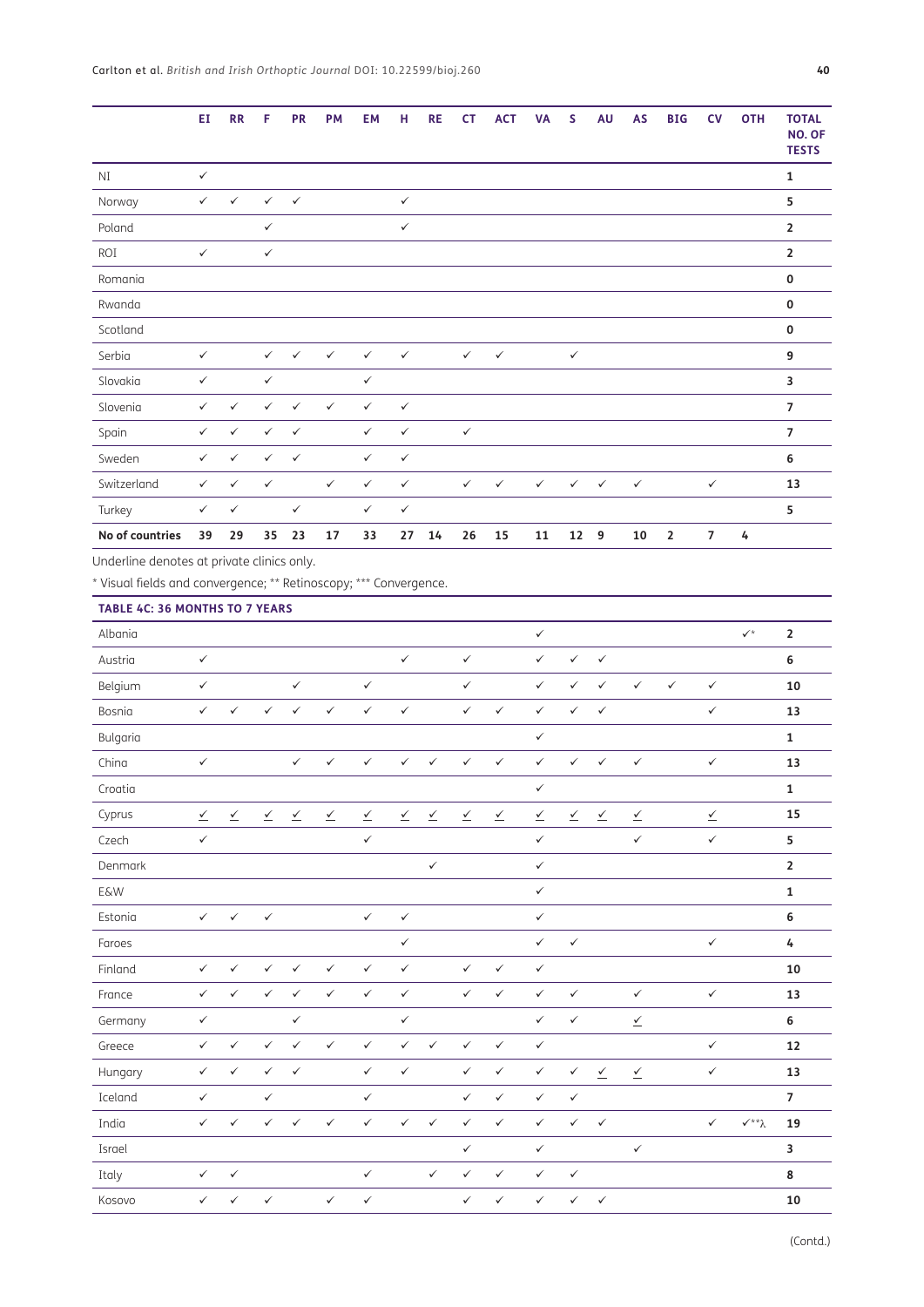|                 | EI           | $\overline{\text{RR}}$ | F            | PR           | PM           | <b>EM</b>    | H            | <b>RE</b>    | <b>CT</b>    | <b>ACT</b>   | <b>VA</b>    | S            | AU           | AS                                  | <b>BIG</b>  | CV           | <b>OTH</b>        | <b>TOTAL</b><br>NO. OF<br><b>TESTS</b> |
|-----------------|--------------|------------------------|--------------|--------------|--------------|--------------|--------------|--------------|--------------|--------------|--------------|--------------|--------------|-------------------------------------|-------------|--------------|-------------------|----------------------------------------|
| Latvia          | $\checkmark$ | $\checkmark$           |              |              |              | $\checkmark$ | $\checkmark$ |              | $\checkmark$ |              | $\checkmark$ | $\checkmark$ |              |                                     |             |              | $\checkmark$      | 9                                      |
| Lithuania       | $\checkmark$ | $\checkmark$           | $\checkmark$ | $\checkmark$ | $\checkmark$ | $\checkmark$ | $\checkmark$ | $\checkmark$ | $\checkmark$ | $\checkmark$ | $\checkmark$ | $\checkmark$ | $\checkmark$ | $\checkmark$                        |             | $\checkmark$ |                   | 15                                     |
| Luxembourg      | $\checkmark$ |                        | $\checkmark$ | $\checkmark$ |              | $\checkmark$ | $\checkmark$ |              | $\checkmark$ | $\checkmark$ | $\checkmark$ | $\checkmark$ | $\checkmark$ | $\checkmark$                        |             |              | $\checkmark$ **** | 12                                     |
| Rep. Macedonia  | $\checkmark$ | $\checkmark$           | $\checkmark$ | $\checkmark$ |              | $\checkmark$ |              | $\checkmark$ | $\checkmark$ |              | $\checkmark$ |              | $\checkmark$ |                                     |             | $\checkmark$ |                   | 10                                     |
| Malta           |              |                        | $\checkmark$ |              | $\checkmark$ | $\checkmark$ |              |              | $\checkmark$ | $\checkmark$ | $\checkmark$ | $\checkmark$ |              |                                     |             | $\checkmark$ |                   | 8                                      |
| Malawi          | $\checkmark$ | $\checkmark$           | $\checkmark$ | $\checkmark$ |              | $\checkmark$ | $\checkmark$ |              | $\checkmark$ | $\checkmark$ | $\checkmark$ |              |              |                                     |             |              |                   | 9                                      |
| Rep. Moldova    | $\checkmark$ | $\checkmark$           | $\checkmark$ | $\checkmark$ | $\checkmark$ | $\checkmark$ | $\checkmark$ | $\checkmark$ | $\checkmark$ | $\checkmark$ | $\checkmark$ | $\checkmark$ |              | $\overline{\underline{\checkmark}}$ |             | $\checkmark$ | $\vee$ ***        | 18                                     |
| Montenegro      | $\checkmark$ |                        |              |              |              |              |              |              |              |              | $\checkmark$ |              |              |                                     |             |              |                   | $\mathbf 2$                            |
| Netherlands     | $\checkmark$ |                        |              | $\checkmark$ |              | $\checkmark$ |              | $\checkmark$ | $\checkmark$ |              | $\checkmark$ |              |              |                                     |             |              |                   | 6                                      |
| NI              |              |                        |              |              |              |              |              |              |              |              | $\checkmark$ |              |              |                                     |             |              |                   | $\mathbf{1}$                           |
| Norway          | $\checkmark$ | $\checkmark$           |              |              |              |              |              |              |              |              | $\checkmark$ |              |              |                                     |             |              |                   | $\overline{\mathbf{3}}$                |
| Poland          |              |                        |              |              |              |              | $\checkmark$ |              |              |              | $\checkmark$ |              |              |                                     |             | $\checkmark$ |                   | 3                                      |
| ROI             |              |                        |              |              |              |              |              |              |              |              | $\checkmark$ |              |              |                                     |             |              |                   | $\mathbf{1}$                           |
| Romania         |              |                        |              |              | $\checkmark$ | $\checkmark$ |              |              | $\checkmark$ | $\checkmark$ | $\checkmark$ |              |              | $\checkmark$                        |             |              |                   | 6                                      |
| Rwanda          |              |                        |              |              |              |              |              |              |              |              | $\checkmark$ |              |              |                                     |             |              |                   | $\mathbf 1$                            |
| Scotland        |              |                        |              | $\checkmark$ |              | $\checkmark$ |              |              | $\checkmark$ |              | $\checkmark$ | $\checkmark$ |              |                                     |             |              |                   | 5                                      |
| Serbia          | $\checkmark$ | $\checkmark$           |              | $\checkmark$ | $\checkmark$ | $\checkmark$ | $\checkmark$ |              | $\checkmark$ | $\checkmark$ | $\checkmark$ | $\checkmark$ |              |                                     |             |              |                   | 10                                     |
| Slovakia        | $\checkmark$ | $\checkmark$           |              | $\checkmark$ |              | $\checkmark$ |              |              |              |              | $\checkmark$ |              |              |                                     |             |              |                   | 5                                      |
| Slovenia        | $\checkmark$ | $\checkmark$           | $\checkmark$ | $\checkmark$ | $\checkmark$ | $\checkmark$ | $\checkmark$ |              |              |              | $\checkmark$ |              |              |                                     |             |              |                   | 8                                      |
| Spain           | $\checkmark$ | $\checkmark$           | $\checkmark$ | $\checkmark$ | $\checkmark$ | $\checkmark$ |              |              | $\checkmark$ | $\checkmark$ | $\checkmark$ |              |              |                                     |             | $\checkmark$ |                   | 10                                     |
| Sweden          | $\checkmark$ |                        |              |              |              |              | $\checkmark$ |              |              |              | $\checkmark$ |              |              |                                     |             |              |                   | $\overline{\mathbf{3}}$                |
| Switzerland     | $\checkmark$ | $\checkmark$           | $\checkmark$ |              | $\checkmark$ | ✓            | $\checkmark$ |              | $\checkmark$ | $\checkmark$ | $\checkmark$ | $\checkmark$ | $\checkmark$ | $\checkmark$                        |             | $\checkmark$ |                   | 13                                     |
| Turkey          | $\checkmark$ | $\checkmark$           | $\checkmark$ | $\checkmark$ |              |              | $\checkmark$ |              |              |              | $\checkmark$ |              |              |                                     |             |              |                   | 6                                      |
| No of countries | 32           | 22                     | 20           | 22           | 16           | 29           | 23           | 10           | 27           | 20           | 46           | 21           | 12           | 13                                  | $\mathbf 1$ | 17           | 5                 |                                        |

<span id="page-14-0"></span>**Table 4** Tests used in vision screening interventions in each country.

Underline denotes at private clinics only.

\* No specified; \*\*Visual fields and convergence; \*\*\* Retinoscopy, Bagolini Glasses, Worth Lights and Prism Cover Test (PCT);

\*\*\*\* convergence; λ Retinoscopy, Bagolini Glasses, Worth Lights.

B&H = Bosnia & Herzegovina, CR = Czech Republic, E&W = England and Wales, FI = Faroe Islands, NI = Northern Ireland, ROI = Republic of Ireland.

ACT = alternating cover test

AS = automated screening

AR = autorefraction

BiG = Biprism of Gracis

CT = cover test

CV = colour vision

 $EI = eye$  inspection

- EM = eye motility
- $F =$  fixation

H = Hirschberg

 $Oth = other$ 

PM = pursuit movements

- PR = pupillary reflexes
- RE = retinal examination

RR = red reflex

- S = stereopsis
- VA = visual acuity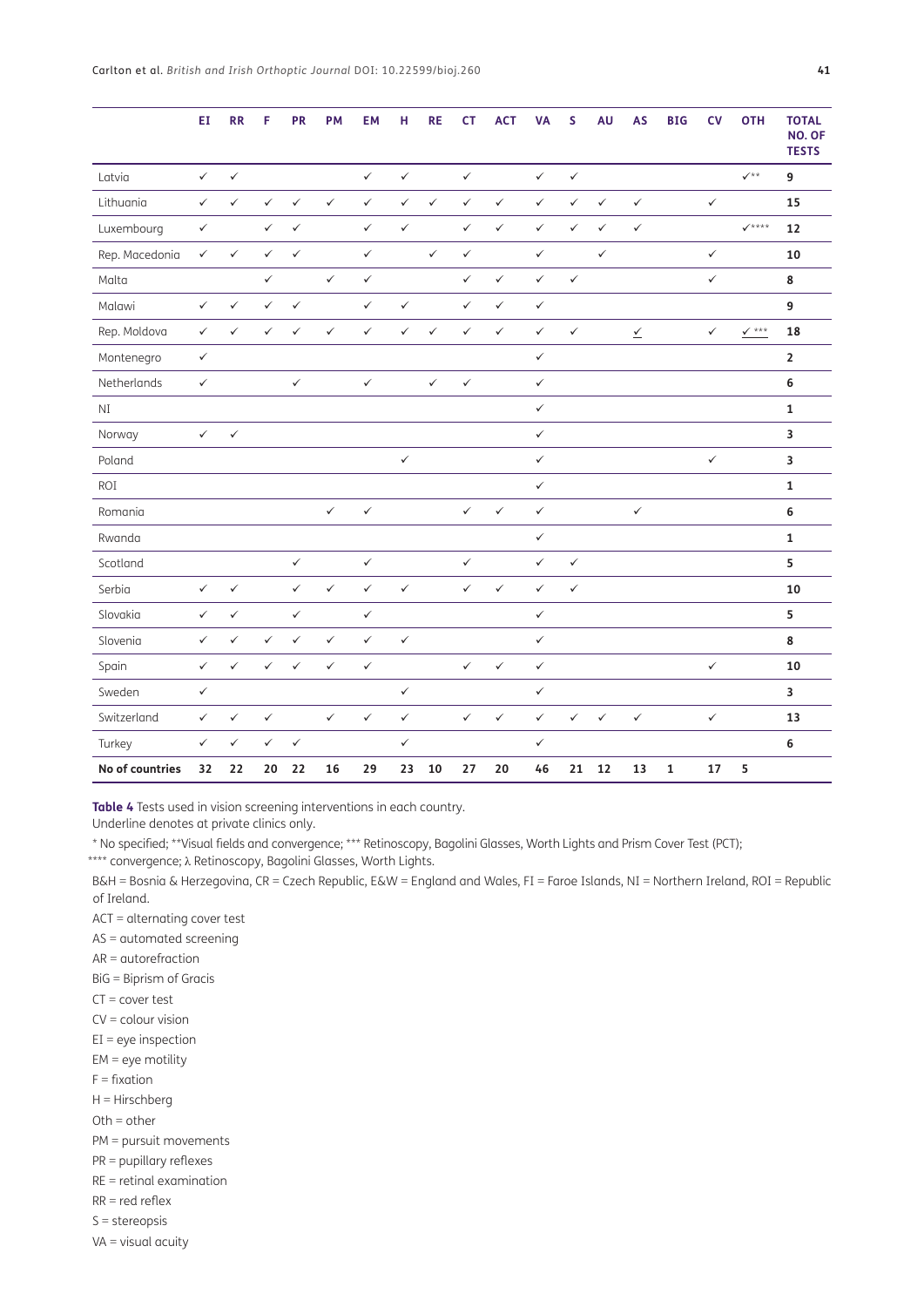general healthcare assistant staff for this task (7%). This wide range of personnel may reflect availability of staff across countries. Screening evaluation data and analysis with our cost-effectiveness model (miscan.euscreen.org) is required to determine if the reduced costs, where less expert personnel are used, can be successfully applied without reduction in effectiveness and outcomes.

The number of eye screening interventions offered to each child across countries varied, with measurement of VA offered between 1 and 30 times. There are regions within countries that only offer vision screening of infants and not of older children; therefore, VA may never be measured in some children. The tests performed vary greatly in terms of optotypes used for measurement of VA, the number of other diagnostic tests employed and the referral criteria. Whilst some countries or regions offered VA testing only, others included one or several additional tests such as cover test, ocular movements or assessment of corneal reflections, binocular vision tests including stereotests, colour vision tests and automated refraction. Thirty-five different VA tests were used across the 46 countries, the majority (83%) crowded or linear optotypes but more discriminative standardised progression logMAR charts ([Bailey & Lovie, 1976](#page-18-1); [Hussain](#page-19-2) [et al., 2006](#page-19-2)) were used in only 26%. Some of the VA tests reported do not have age-specific normative data sets making referral criteria in a screening scenario difficult to set.

Effectiveness of vision screening programmes and evaluation of the most effective protocols was not possible as only 17 countries were able to provide information on coverage and only one country was able to provide data on coverage, number of false positives, false negatives, sensitivity, specificity and positive predictive values, and 54% provided no data for any of these categories.

Our study was limited by the difficulty in obtaining data from respondents that represented the entire country or being sure of how many regions within a country it might relate to. We attempted to address regional differences and to validate and cross-check data, but CRs did not have access to country-wide information. Obtaining accurate information on funding and coverage was difficult and not possible in the majority of countries. Many of the vision screening programmes evolved without robust evidence on cost-effectiveness being available and without consideration of WHO criteria to design programmes with this in mind. The lack of regionally and nationally audited programmes, and hence absence of data, prevents further analysis of individual programme effectiveness and cost-effectiveness to determine a template for decision-makers and health planners. The principle that screening programmes should respond to a recognised need and be designed for a specific target condition(s) necessitates knowledge of the local prevalence of conditions and that the relative harm of conditions is considered. This ensures that screening target conditions

are just those that are prevalent, cause a significant deficit and if left undiagnosed cannot be treated as successfully as they can following early identification. For example, reduced vision in childhood caused by amblyopia, has a prevalence in industrialised nations of 2–5% ([Solebo](#page-19-10)  [et al. 2015](#page-19-10)), will most likely go undetected (as usually in just one eye) and results in irreversibly poor vision and an avoidable risk for subsequent visual impairment resulting from loss of vision in the non-amblyopic eye. It can be treated effectively, but the window for successful treatment is limited by the critical period. These characteristics identify amblyopia as a valid target condition for timely childhood screening. Other ocular conditions in childhood, such as strabismus, reduced convergence, ocular motility disorders, refractive error, reduced/absent stereopsis, or colour vision defects may not be considered to have these crucial factors needed to warrant costly (both financially and in parental time and anxiety) screening interventions [\(Sloot et al. 2021\)](#page-19-11). Refractive error, which does not reduce VA sufficiently for a child to fail a VA screen, is a topic of current debate, as it fulfils fewer of the WHO criteria (i.e., not preventable, early treatment still of equivocal societal benefit).

The data collected from the EUSCREEN questionnaire revealed widespread lack of consideration of prevalence and the nature of specific target condition(s). For example, the age at which screening is offered (and often repeated throughout childhood) lacks specific effective condition-based targeting of resources. Tests employed often consist of a complete assessment of motility and binocular vision without evidence of detailed consideration of why adding a test to the 'screening' protocol for the detection of that deficit is of benefit. The wide difference in expenditure per screen and per child relate to the wide variation in the number of tests employed at each screening intervention (e.g., 1 to 17 tests per screen at age 3–7 years) and the frequency of vision screening offered to each child (1 to 13 screening interventions).

A vital aspect, when considering implementation or review of screening, is availability of scientific evidence to confirm the effectiveness of the proposed or current screening programme. It was evident from submitted data that information relating to coverage, number referred, true/ false positives, specificity and sensitivity was not available. It is possible that data is being collected, but lack of regional and national publication or accessibility of the data prevents benchmarking, learning and development of actions to implement the most effective screening programmes. Currently it is impossible to evaluate the effectiveness of most vision screening programmes conducted within Europe. Validation of personnel delivering screening, the training processes and any need for retraining cannot be determined in most programmes. This absence of available data provides a barrier to ensuring effective clinical practice, avoidance of risk and harm and ensuring effective resource allocation.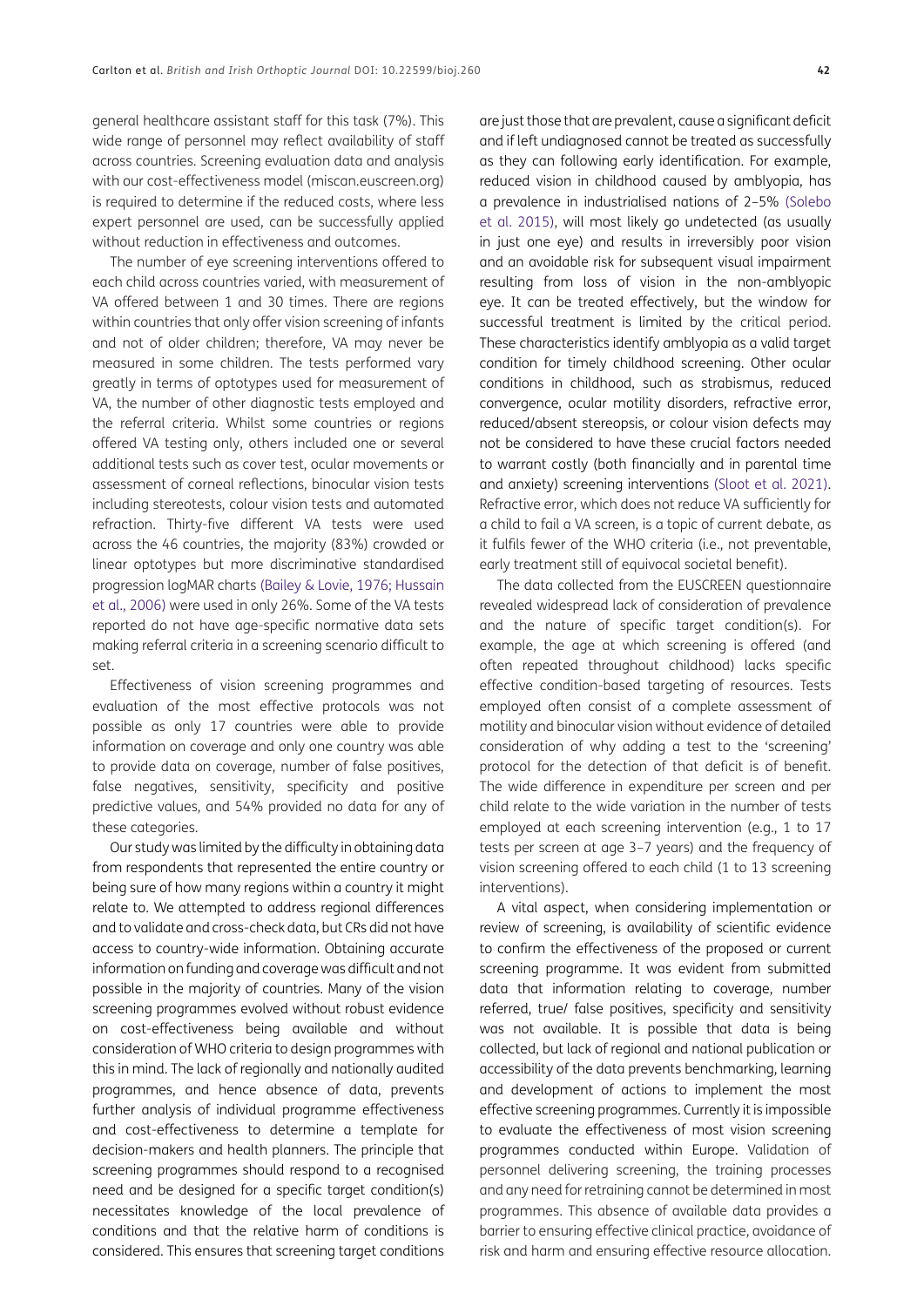There should be quality assurance, with programme evaluation planned from the outset to minimise potential risks of screening. Such procedures would be advised at local levels for each programme, but ideally operated at a regional or national level to enable bench-marking and improvement in service standards through this process and sharing experience, methods and outcomes.

It is of concern that regional variation exists within most countries. Any programme should promote equity and access to screening for the entire target population [\(EU Council 2011](#page-19-12); [Cloete et al. 2019\)](#page-19-13). Poor national data availability meant that some CRs could only report for specific regions. These regional variations produce an issue concerning how representative the data is of each entire country. Lack of provision of vision screening in the form of a VA test for all children was evident in both the highest income and lower income countries, whilst some countries or regions within countries were delivering this on multiple occasions. This inequity in the use of resources is placing some children at risk of visual impairment. Parents or carers rarely suspect reduced vision and/or amblyopia, unless the child has an associated large strabismus ([Polling et al. 2012](#page-19-14); [Sloot et al. 2021](#page-19-11)). This particularly applies to the most vulnerable children in societies, where parents may lack the education or resources to seek or pay for private assessment when vision screening is unavailable.

A limitation within the data set includes problems with data reliability, particularly evidenced where more than one CR submitted questionnaire responses. The answers were regularly in conflict with each other. Further questions for clarification purposes were sent to both CRs to validate and verify the answers provided. Whilst some countries submitted empirical evidence from published sources, the majority of the data provided were based on professional estimates. This has led to discrepancies. Audit data is likely to be available at a local or regional level, but CRs either did not have access to it or did not know about it. This highlights the lack of databases and central resources to collect and standardise this process. Data governance with public access is needed to scrutinise, evaluate and share best practice.

The variation between screening programmes, such as tests conducted and professionals conducting screening, provides great difficulty for policy makers to decide which vision screening programme to implement in countries or regions where none exist. It also means that, effective and efficient screening systems are lacking with potential wasted resources in some instances. Similar to the findings of Sloot et al. ([2015\)](#page-19-11), the limited quality assurance reporting processes and limited information provided by CRs make it difficult to determine which vision screening programmes align themselves with the proposed screening criteria by Andermann et al. (2008). It is clear that most vision screening programmes require more rigorous methods of documentation, data collection, evaluation and public reporting. This will help ensure that children are receiving the best care, that the programmes are both clinically and cost-effective, and that adequate training can be provided for future vision screening professionals to manage, update and promote equity of care across the target population.

#### **RECOMMENDATIONS FOR THE FUTURE**

The known variation between countries documented by Sloot et al. ([2015](#page-19-4)) informed the need for the EUSCREEN study. The current, more detailed investigation including more countries within Europe five years later, reveals the widespread variance in tests used (12 VA tests in Sloot et al., 35 in current study) and number of screening interventions (1 to >3 in Sloot et al, 1–32 in current study), and highlights further the lack of reported outcomes, providing evidence for the urgent need to review costeffectiveness. It is still not possible to identify the most clinically and cost-effective vision screening programme for countries in Europe. This is due to the low level of reporting, documenting and research concerning the vision screening programmes found in each country, evidenced by the paucity of reliable, validated data available to and provided by CRs. We would encourage careful consideration of two critical components related to WHO criteria. Firstly, a clearly defined target condition(s) for screening. This will help determine what tests and referral criteria are included within the screening programme. Tests should be relevant for the target condition with consideration of sensitivity and specificity of the test to the target condition. Amblyopia is commonly quoted as the target for screening because of the critical period, but often what vision screening detects is mainly refractive error. Refractive error in children can only be confirmed with a full cycloplegic refraction, so not screening. Vision screening using a VA or orthoptic tests, and even photoscreening, only look for markers for significant refractive error which still needs to be confirmed. A subsequent consideration is how much difference does the correction of refractive error in early childhood make to a child's life if their VA is adequate (but perhaps not perfect) [\(Horwood et al.,](#page-19-15)  [2021\)](#page-19-15). Secondly, referral criteria (i.e., pass/fail criteria) should be clearly defined for the target condition(s), with consideration of age-appropriate normative data. The data collected as part of this study has highlighted that some screening programs contain many tests, meaning that the screening episode is longer (c.f. a single test). Consideration of what additional benefit a battery of tests has should be given. Whilst it may increase the sensitivity and specificity of the screening program itself, are the gains of value given that the consequence of longer screening episodes will mean less children can be screened in one day?

It is encouraging that screening for congenital eye disorders occurs in most of the countries described.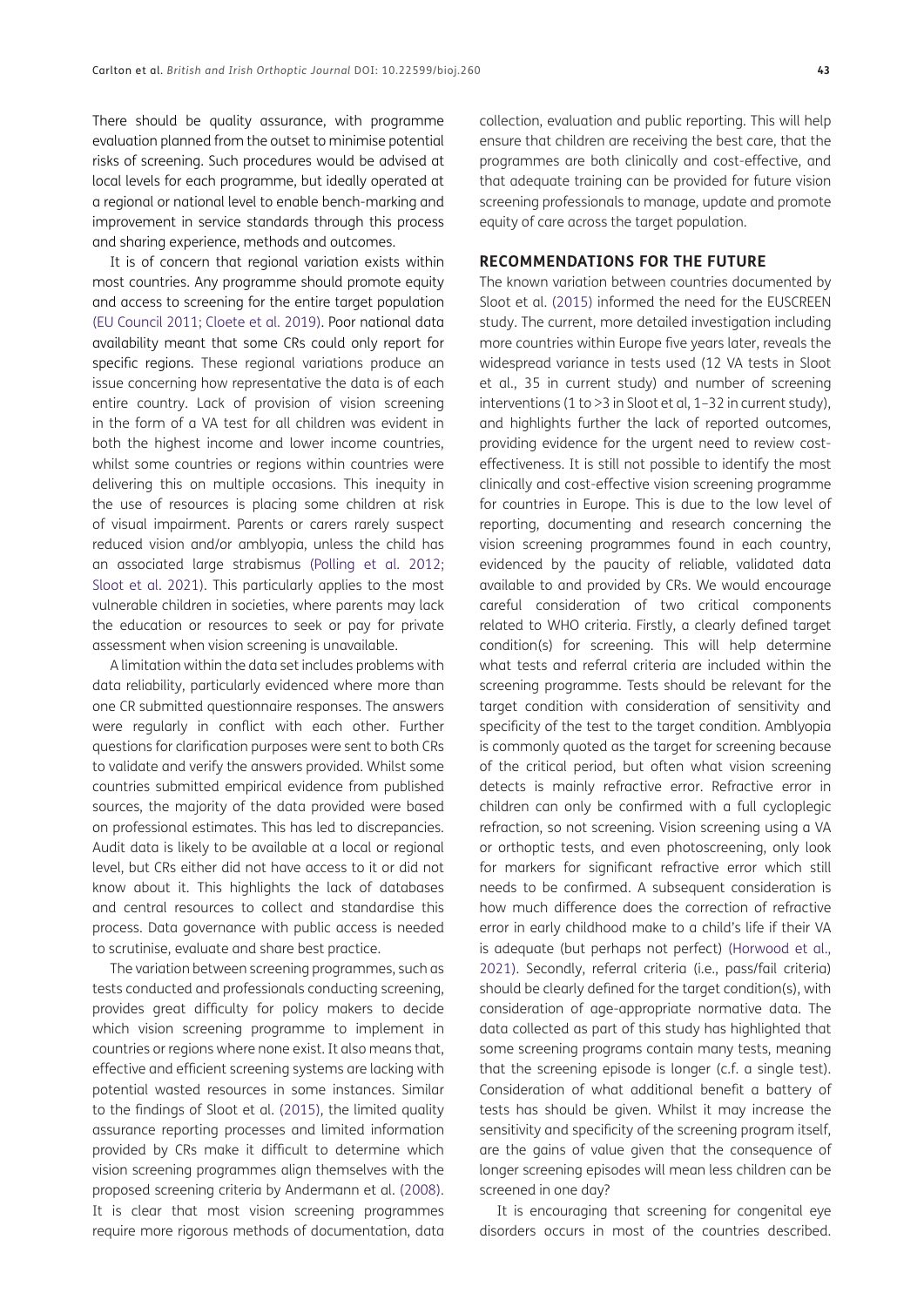This has been shown to be very cost-effective [\(van den](#page-19-16) [Akker-van Marle et al. 2015\)](#page-19-16). Furthermore, some form of VA testing is being undertaken during childhood. There is little doubt that children with poor vision should be identified; and some form of screening is indicated, but this study highlights the lack of international consensus and very poor availability of data. This lack of data means that decisions cannot be based on evidence and sharing of best practice cannot occur.

# **ADDITIONAL FILES**

The additional files for this article can be found as follows:

- **• Supplementary Table 1.** Frequency of Vision screening and Visual Acuity measurement delivered and optotype used for each age group. DOI: [https://](https://doi.org/10.22599/bioj.260.s1) [doi.org/10.22599/bioj.260.s1](https://doi.org/10.22599/bioj.260.s1)
- **• Supplementary Table 2.** Age, frequency and test type used for visual acuity screening. DOI: [https://doi.](https://doi.org/10.22599/bioj.260.s2) [org/10.22599/bioj.260.s2](https://doi.org/10.22599/bioj.260.s2)

# **ACKNOWLEDGEMENTS**

Members of the EUS€REEN foundation contributed information from their local screening programmes.

## **FUNDING INFORMATION**

This project was supported by the European Union's Horizon 2020 research and innovation programme [grant agreement No 733352]. This study sponsor had no role in the study design, or the collection, analysis and interpretation of the data or in the writing of the report or in the decision to submit the article for publication.

# **COMPETING INTERESTS**

At the time of submission, Dr Carlton was the Editor of British and Irish Orthoptic Journal. She had no role in the peer-review process of this article.

## **AUTHOR CONTRIBUTIONS**

Members of the EUS€REEN foundation contributed information from their local screening programmes. The following are members of the EUS€REEN Foundation contributing to this work:

H. Atilla, Department of Ophthalmology Ankara University Faculty of Medicine, Turkey

A. Attilakos, Third department of Pediatrics, 'Attikon' hospital, National and Kapodistrian University of Athens, Greece

A. Bakunowicz-Lazarczyk, Department of Pediatric Ophthalmology, Medical University of Bialystok Children's Hospital, Bialystok, Poland

S. Berkes, University of Szeged, Department of Ophthalmology, Szeged, Hungary

M. Bjeloš, University Eye Clinic, Faculty of medicine, University in Osijek, University Hospital "Sveti Duh", Zagreb, Croatia

S. Block, Illinois College of Optometry, Chicago, Illinois, USA

D. Bottin, Hospital of Bolzano, Bolzano, Italy

D. Bremond-Gignac, University Hospital Necker Enfants malades Paris, France

G. Burazeri, Deputy Director, Institute of Public Health, Albania

Z. Chaudhuri, Lady Hardinge Medical College,

University of Delhi, PGIMER, Dr RML Hospital, New Delhi, India

T. Cocis, Spitalul Clinic Judetean de Urgenta Cluj-Napoca, Romania

S. Dikova, Medical University, Sofia, Bulgaria

A. Doherty, Community Eye Clinic, Republic of Ireland

H. Duma, Ophthalmology, University Eye Clinic, Skopje, North Macedonia

V. Farrugia Sant'Angelo, Principal GP in Primary Health Care, Malta

M. Francalanza, Ophthalmic department, Mater Dei hospital, Msida, Malta

A. French, Grauate School of Health, University of Technology, Sydney, Australia

A. Furdova, Dept. of Ophthalmology, Faculty of Medicine, Comenius University, Bratislava, Slovakia R. Gomez de Liaño, Hospital Clinico San Carlos Universidad Complutense de Madrid, Spain

L. Gouma, Rwanda Charity Eye Hospital, Kigali, Rwanda

E. Guðmundsdóttir, Dept of Ophthalmology, University of Iceland, Reykjavik, Iceland

E. Gyllencreutz, Institute of Neuroscience and Physiology Sahlgrenska Akademien, Gotenburg, Sweden

O. Haugen, Department of Ophthalmology, Haukeland University Hospital, Bergen, Norway M. Hložánek, Department of Ophthalmology for Children and Adults, Charles University, Prague, Czech Republic

E. Holm, Ophthalmology department,

Landssjúkrahúsið, Tórshavn, Raeroe Islands

H.M. Jauhonen, Finnish Medicines Agency, Helsinki, Finland

H. Kujundži, Clinical Center of Montenegro, Eye Department, Podgorica, Montenegro

A. Langmann, Medical University Graz, department of Ophthalmology, Graz, Austria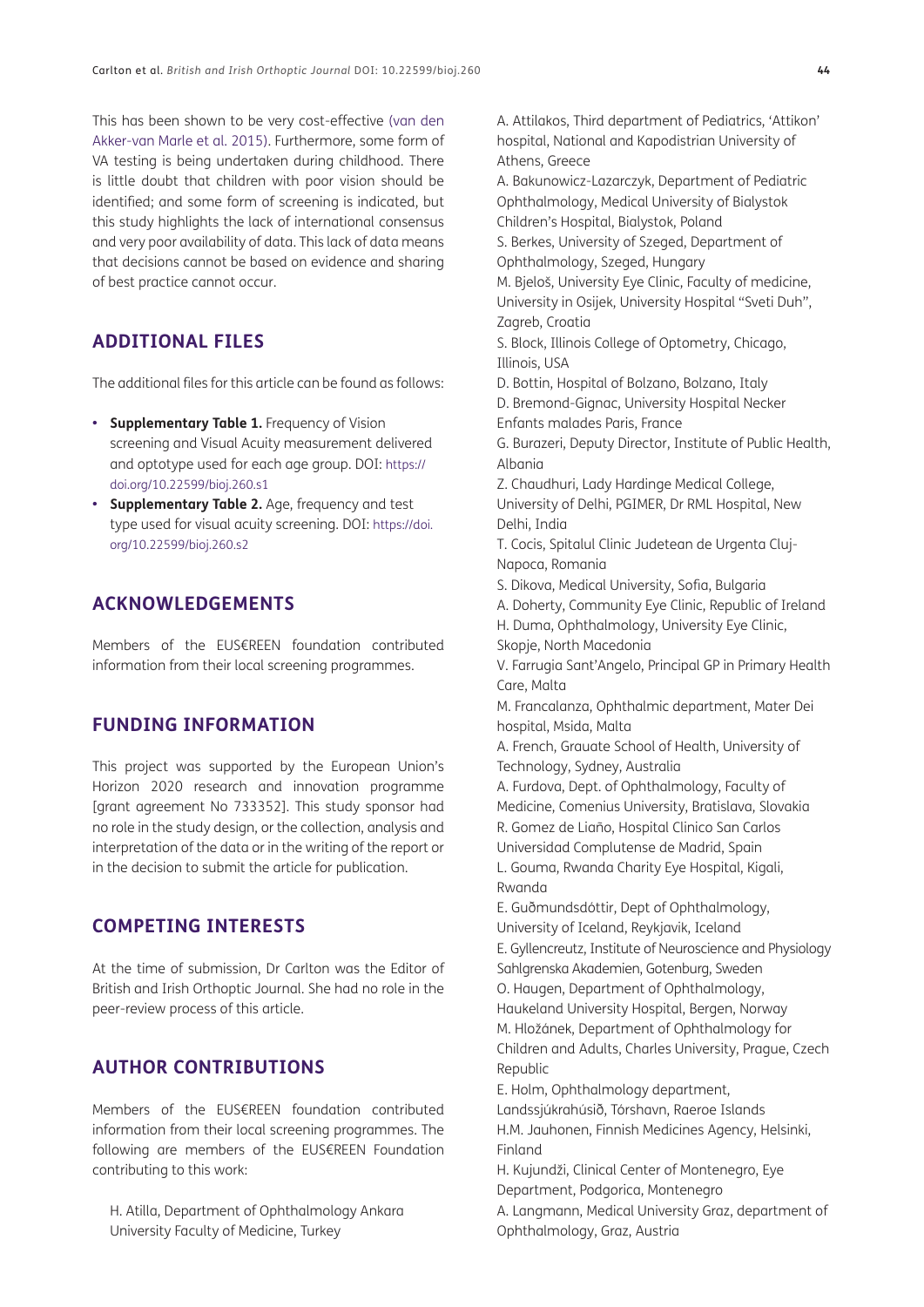A. Lembo, University Eye Clinic San Giuseppe, Milan, Italy

M. Levin, East Tallinn Central Hospital Eye Clinic, Tallinn, Estonia

T. Lomas, Warrington and Halton NHS Foundation Trust, United Kingdom

A. Mataftsi, 2nd Department of Ophthalmology, Aristotle University of Thessaloniki, Greece

S. McCullough, Ulster University, Northern Ireland, United Kingdom

A. Misevičė, Vilnius University Children's Hospital, Vilnius, Lithuania

Y. Morad, Pediatric Ophthalmology Service, Asaf Harofeh Medical Center, Tel Aviv University, Tel Aviv, Israel

W. Mulwafu, College of Medicine, University of Malawi, Zomba, Malawi

A. Nadarevic-Vodencarevic, Health Center Tuzla, Department of Ophthalmology, Tuzla, Bosnia

P. Noë, Rwanda Charity Eye Hospital, Kigali, Rwanda P. Nucci, University Eye Clinic San Giuseppe, Milan, Italy

A. Paduca, State University of Medicine and Pharmacy "Nicolae Testemitanu", Chișinău, Moldova

V. Papaevangelou, National and Kapodistrian University of Athens, Athens, Greece

L. Pentland, NHS Scotland, Edinburgh, United Kingdom

G. Petrosvki, UiO Institute of Clinical Medicine, Ophthalmology, Oslo, Norway

J.R. Polling, University of Applied Sciences Faculty of Healthcare (orthoptics & optometry), Utrecht, The Netherlands

V. Reçi, Ophthalmology, University Eye Clinic, Skopje, North Macedonia

K. Rose, Grauate School of Health, University of Technology, Sydney, Australia

L. Rubin, Department of Maternal and Child Health, Public Health Services, Ministry of Health, Tel Aviv, Israel

N. Salihu, University Clinical Center of Kosovo, Eye Clinic, Prishtina, Kosovo

K. Saunders, Ulster University, Northern Ireland, United Kingdom

A. Schuster, Department of Ophthalmology, University Medical Center, Mainz, Germany

S. Semaka, University of Latvia, Riga, Latvia

J.M. Sequi-Canet, Pediatrics, Hospital Francesc de Borja, Gandia, Spain

A. Soproni, University of Szeged, Department of Ophthalmology, Szeged, Hungary

B. Stankovi, Faculty of Medicine University of

Belgrade, Institute of Ophthalmology Clinical Centre of Serbia, Belgrade, Serbia

B. Stirn, Univ. Eye Hospital, Ljubljana, Slovenia

V. Sturm, Eye Department, Cantonal Hospital St. Gallen, Switzerland

M. Szuminski, University Children's Clinical Hospital, Białystok, Poland

A. Tandili, University Hospital Centre "Mother Theresa", Tirana, Albania

M. Theocharides, Nicosia Orthoptic Centre, Nicosia, Cyprus

D. Tomcikova, Pediatric Ophthalmology Department, Comenius University, Bratislava, Slovakia

A. Valdmane, Ministry of health, Riga, Latvia

S. Valeina, Children's Clinical University Hospital, Riga, Latvia

L. Welinder, Department of Ophthalmology, Aalborg University Hospital, Aalborg, Denmark

D. Yang, Children's eye disease and ocular motor

institute of Purui, Jinan, China

D. Yuksel, Université catholique de Louvain, Louvain, Belgium

# <span id="page-18-0"></span>**AUTHOR AFFILIATIONS**

#### **Jill Carlton**

School of Health and Related Research (ScHARR), University of Sheffield, UK

Helen J. Griffiths <sup>1</sup> [orcid.org/0000-0003-4286-5371](https://orcid.org/0000-0003-4286-5371) Division of Ophthalmology & Orthoptics, Health Sciences School, University of Sheffield, UK

**PaoloMazzone D** [orcid.org/0000-0003-0944-8031](https://orcid.org/0000-0003-0944-8031) School of Health and Related Research (ScHARR), University of Sheffield, UK

**Anna M. Horwood**[orcid.org/0000-0003-0886-9686](https://orcid.org/0000-0003-0886-9686) University of Reading, UK

**Frea Sloot**[orcid.org/0000-0002-0942-4243](https://orcid.org/0000-0002-0942-4243) Department of Ophthalmology, Erasmus Medical Centre, Rotterdam, NL

**EUSCREEN Study Consortium**

# **REFERENCES**

#### **Andermann, A, Blancquaert, I, Beauchamp, S** and **Déry, V.**

2008. Revisiting Wilson and Jungner in the genomic age: a review of screening criteria over the past 40 years. [online] [Who.int](https://www.who.int/). Available at: [https://www.who.int/bulletin/](https://www.who.int/bulletin/volumes/86/4/07-050112/en/) [volumes/86/4/07-050112/en/](https://www.who.int/bulletin/volumes/86/4/07-050112/en/) [Accessed 26 January 2021]. DOI: [https://doi.org/10.2471/BLT.07.050112](https://doi.org/10.2471/BLT.07.050112 )

<span id="page-18-1"></span>**Bailey, IL** and **Lovie, JE.** 1976. New design principles for visual acuity letter charts. *Am J Optom Physiol Opt*, 53: 740–745. DOI: [https://doi.org/10.1097/00006324-1976](https://doi.org/10.1097/00006324-197611000-00006 ) [11000-00006](https://doi.org/10.1097/00006324-197611000-00006 )

**Burström, B.** 2009. Market-oriented, demand-driven health care reforms and equity in health and health care utilization in Sweden. *Int J Health Serv*, 39(2): 271–285. DOI: [https://doi.org/10.2190/HS.39.2.c](https://doi.org/10.2190/HS.39.2.c )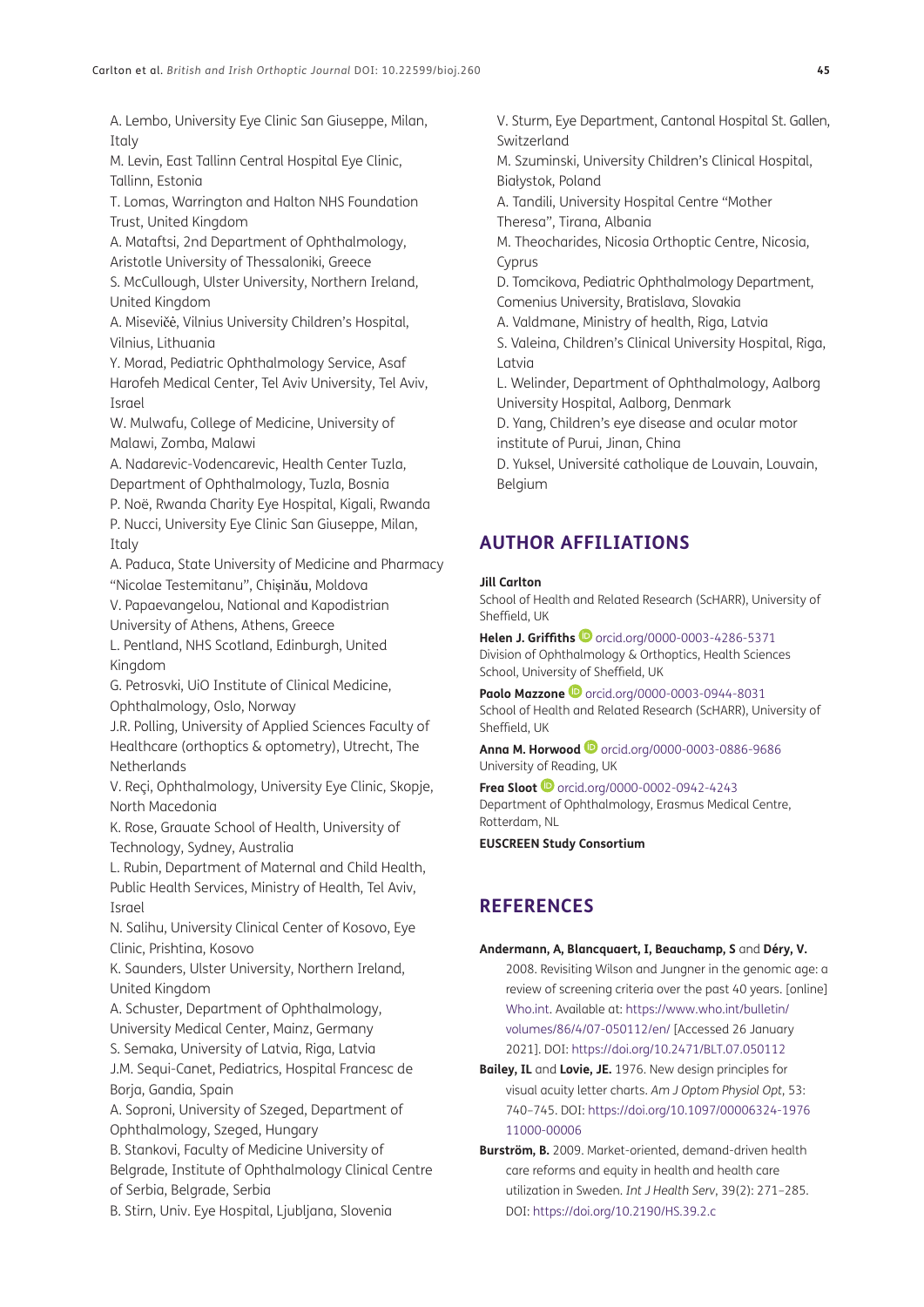- <span id="page-19-13"></span>**Cloete, E, Gentles, TL** and **Dixon, LA.** 2019. Pulse oximetry screening steering committee, et al. Feasibility study assessing equitable delivery of newborn pulse oximetry screening in New Zealand's midwifery-led maternity setting. *BMJ Open,* 9:e030506. DOI: [https://doi.](https://doi.org/10.1136/bmjopen-2019-030506 ) [org/10.1136/bmjopen-2019-030506](https://doi.org/10.1136/bmjopen-2019-030506 )
- <span id="page-19-12"></span>**EU Council.** 2011. Conclusions on early detection and treatment of communication disorders in children, including the use of eHealth tools and innovative solutions. *Official Journal of the European Union*, 361(54):  $9 - 10$ .
- <span id="page-19-8"></span>**Horwood, A, Griffiths, HJ, Carlton, J, Mazzone, P, Chana, A, Nordmann, M** and **Simmonsz, HJ.** 2020. Scope and costs of autorefraction and photoscreening for childhood amblyopia – a systematic narrative review in relation to the EUSCREEN project data. *Eye.* DOI: [https://doi.](https://doi.org/10.1038/s41433-020-01261-8 ) [org/10.1038/s41433-020-01261-8](https://doi.org/10.1038/s41433-020-01261-8 )
- <span id="page-19-15"></span>**Horwood, A, Lysons, D, Sandford, V** and **Richardson, G.** 2021. Costs and effectiveness of two models of school-entry visual acuity screening in the UK. *Strabismus*, Jul 5: 1–8. DOI: [https://doi.org/10.1080/09273972.2021.1948074](https://doi.org/10.1080/09273972.2021.1948074 )
- **Hosseini, H.** 2020. Misallocation of demand and the persistent non-emergent use of the emergency department posthealthcare reform. *Hosp Top*, 98(2): 51–58. DOI: [https://doi.](https://doi.org/10.1080/00185868.2020.1750325 ) [org/10.1080/00185868.2020.1750325](https://doi.org/10.1080/00185868.2020.1750325 )
- <span id="page-19-2"></span>**Hussain, B, Saleh, GM, Sivaprasad, S** and **Hammond, CJ.** 2006. Changing from Snellen to LogMAR: Debate or delay? *Clinical & Experimental Ophthalmology*, 34(1): 6–8. DOI: [https://doi.org/10.1111/j.1442-9071.2006.01135.x](https://doi.org/10.1111/j.1442-9071.2006.01135.x )
- **Limburg, H, Vaidyanathan, K, Dalal, HP.** 1994. Costeffective screening of schoolchildren for refractive errors. *World Health Forum*, 16: 173–178.
- <span id="page-19-9"></span>**Mazzone, P, Carlton, J** and **Griffiths, HJ.** 2019. EUSCREEN Country Reports. Available at [https://www.euscreen.org/](https://www.euscreen.org/vision-screening-country-reports/) [vision-screening-country-reports/](https://www.euscreen.org/vision-screening-country-reports/) [Accessed 26 January 2021].
- <span id="page-19-14"></span>**Polling, JR, Loudon, SE** and **Klaver, CC.** 2012. Prevalence of amblyopia and refractive errors in an unscreened population of children. *Optom Vis Sci*, 89(11):e44–e49. DOI: [https://doi.org/10.1097/OPX.0b013e31826ae047](https://doi.org/10.1097/OPX.0b013e31826ae047 )
- <span id="page-19-3"></span>**Public Health England.** 2015. Criteria for appraising the viability, effectiveness and appropriateness of a screening programme. Updated 23 October 2015. Available from: [https://www.gov.uk/government/publications/](https://www.gov.uk/government/publications/evidence-review-criteria-national-screening-programmes/criteria-for-appraising-the-viability-effectiveness-and-appropriateness-of-a-screening-programme) [evidence-review-criteria-national-screening-programmes/](https://www.gov.uk/government/publications/evidence-review-criteria-national-screening-programmes/criteria-for-appraising-the-viability-effectiveness-and-appropriateness-of-a-screening-programme) [criteria-for-appraising-the-viability-effectiveness-and](https://www.gov.uk/government/publications/evidence-review-criteria-national-screening-programmes/criteria-for-appraising-the-viability-effectiveness-and-appropriateness-of-a-screening-programme)[appropriateness-of-a-screening-programme](https://www.gov.uk/government/publications/evidence-review-criteria-national-screening-programmes/criteria-for-appraising-the-viability-effectiveness-and-appropriateness-of-a-screening-programme) [Accessed 3 February 2021].
- <span id="page-19-4"></span>**Sloot, F, Hoeve, HL, de Kroon, ML, Goedegebure, A, Carlton, J, Griffiths, HJ** and **Simonsz, HJ.** 2015. Inventory of current EU paediatric vision and hearing screening

programmes. *J Med Screen*, 22(2): 55–64. DOI: [https://doi.](https://doi.org/10.1177/0969141315572403) [org/10.1177/0969141315572403](https://doi.org/10.1177/0969141315572403)

- <span id="page-19-11"></span>**Sloot, F, Telleman, MAJ, Benjamins, J, Sami, A, Hoogendam, JP** and **Simonsz, HJ, Orthoptic Research Group.** 2021. Effectiveness of routine population-wide orthoptic preschool vision screening tests at age 6–24 months in the Netherlands. *Acta Ophthalmol*, 4. DOI: [https://doi.](https://doi.org/10.1111/aos.14859 ) [org/10.1111/aos.14859](https://doi.org/10.1111/aos.14859 )
- <span id="page-19-10"></span>**Solebo, AL, Cumberland, PM** and **Rahi, JS.** 2015. Wholepopulation vision screening in children aged 4–5 years to detect amblyopia. *Lancet,* 385(9984): 2308–2319. DOI: [https://doi.org/10.1016/S0140-6736\(14\)60522-5](https://doi.org/10.1016/S0140-6736(14)60522-5 )
- <span id="page-19-16"></span>**van den Akker-van Marle, ME, van Sorge, AJ** and **Schalij-Delfos, NE.** 2015. Cost and effects of risk factor guided screening strategies for retinopathy of prematurity for different treatment strategies. *Acta Ophthalmol*, 93(8): 706–712. DOI: [https://doi.org/10.1111/aos.12798](https://doi.org/10.1111/aos.12798 )
- **Verkleij, ML, Heijnsdijk, EAM, Bussé, AML, Carr, G, Goedegebure, A, Mackey, AR, Qirjazi, B, Uhlén, IM, Sloot, F, Hoeve, HLJ** and **de Koning, HJ.** Country-Committees Joint-Partnership of EUSCREEN Study Consortium 2021 Cost-effectiveness of neonatal hearing screening programs: A micro-simulation modeling analysis. *Ear Hear*, 42(4): 909–916. DOI: [https://doi.org/10.1097/](https://doi.org/10.1097/AUD.0000000000000981 ) [AUD.0000000000000981](https://doi.org/10.1097/AUD.0000000000000981 )
- <span id="page-19-5"></span>**Wang, L, Congdon, N, Hogg, RE, Zhang, S, Li, M, Shi, Y, Jin, L, He, F, Wang, H, Boswell, M** and **Iyer, M.** 2019. The costeffectiveness of alternative vision screening models among preschool children in rural China. *Acta Ophthalmol*, 97:e419–e425. DOI: [https://doi.org/10.1111/](https://doi.org/10.1111/aos.13954 ) [aos.13954](https://doi.org/10.1111/aos.13954 )
- <span id="page-19-0"></span>**Wilson, JM** and **Jungner, G.** 1968. Principles and practice of screening for disease. Public Health Paper 34. [https://www.](https://www.who.int/ionizing_radiation/medical_radiation_exposure/munich-WHO-1968-Screening-Disease.pdf) [who.int/ionizing\\_radiation/medical\\_radiation\\_exposure/](https://www.who.int/ionizing_radiation/medical_radiation_exposure/munich-WHO-1968-Screening-Disease.pdf) [munich-WHO-1968-Screening-Disease.pdf](https://www.who.int/ionizing_radiation/medical_radiation_exposure/munich-WHO-1968-Screening-Disease.pdf) [Accessed 26 January 2021].
- <span id="page-19-6"></span>**World Bank.** 2019. World Bank Country and Lending Groups – World Bank data help desk. [online] Available at: [https://datahelpdesk.worldbank.org/knowledgebase/](https://datahelpdesk.worldbank.org/knowledgebase/articles/906519-world-bank-country-and-lending-groups) [articles/906519-world-bank-country-and-lending-groups](https://datahelpdesk.worldbank.org/knowledgebase/articles/906519-world-bank-country-and-lending-groups) [Accessed 23 December 2020].
- <span id="page-19-1"></span>**World Health Organisation.** 2020. Screening programmes: a short guide. Increase effectiveness, maximize benefits and minimize harm. Copenhagen: WHO Regional Office for Europe. Licence: CC BY-NC-SA 3.0 IGO. [https://apps.who.](https://apps.who.int/iris/bitstream/handle/10665/330829/9789289054782-eng.pdf) [int/iris/bitstream/handle/10665/330829/9789289054782](https://apps.who.int/iris/bitstream/handle/10665/330829/9789289054782-eng.pdf) [eng.pdf](https://apps.who.int/iris/bitstream/handle/10665/330829/9789289054782-eng.pdf) [Accessed 26 Januray 2021].
- <span id="page-19-7"></span>**World Health Organisation. Global Health Observatory data repository.** (2016). [online] Available at: [https://apps.](https://apps.who.int/gho/data/view.main.30000) [who.int/gho/data/view.main.30000](https://apps.who.int/gho/data/view.main.30000) [Accessed November 2018].